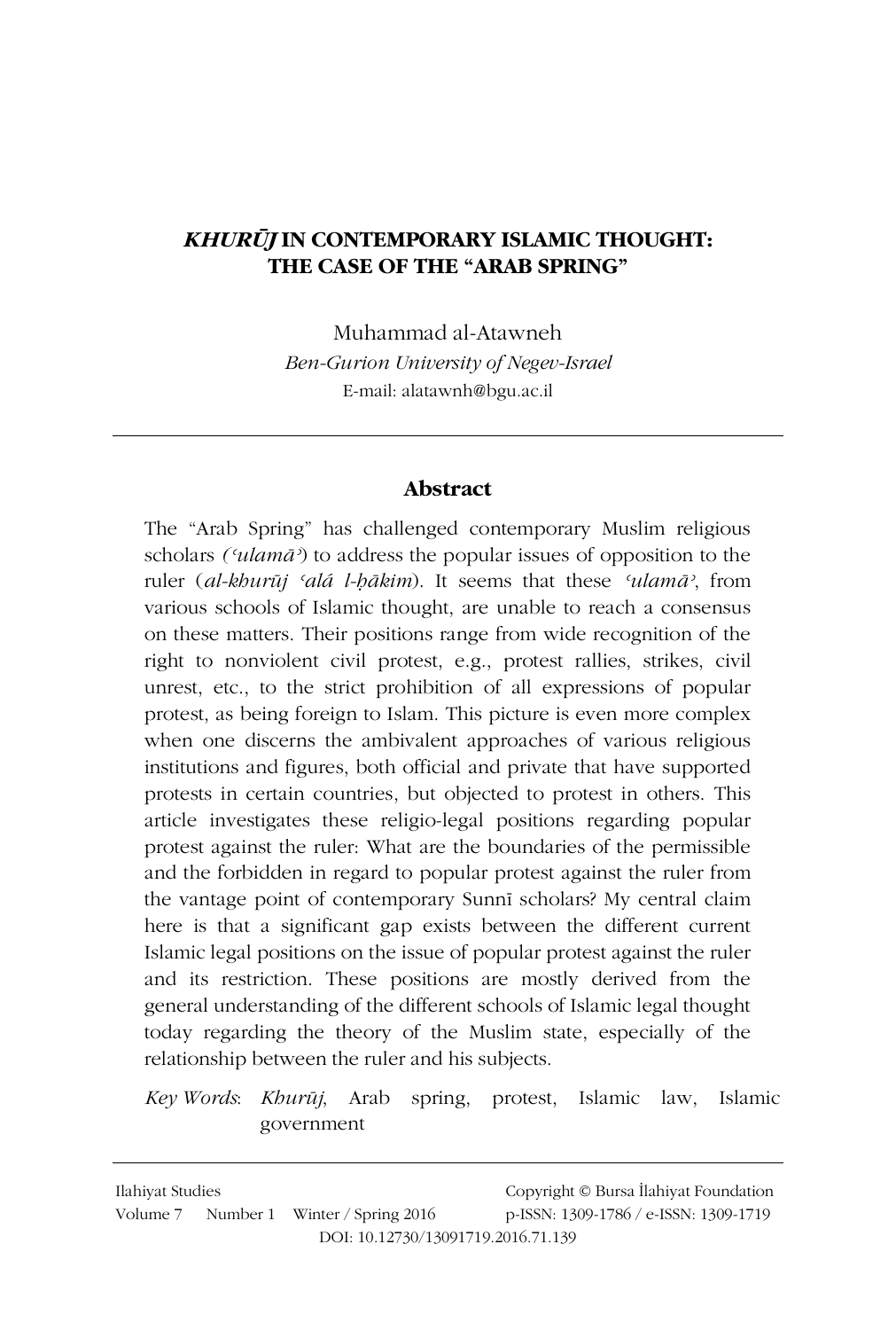The onset of the "Arab Spring" has challenged contemporary Muslim religious scholars (' $ulam\bar{a}$ ) to address the popular issues of protest and opposition to the ruler *(al-kburūj 'alá l-bākim)* [hereafter: khurūj]. It seems that these 'ulamā', from various schools of Islamic thought, are unable to reach a consensus on these matters. Their positions range from wide recognition of the right to nonviolent civil protest, e.g., protest rallies, strikes, civil unrest, etc., to the strict prohibition of all expressions of popular protest, as being foreign to Islam. This picture is even more complex when one discerns the ambivalent approaches of various religious institutions and figures, both official and private, that have supported protests in certain countries, but objected to protest in others (see the Wahhābī case below). These positions are expressed in various writings and religious texts devoted to this subject, among which are legal decisions (*fatāwá* = *fatwás*) written in recent years by leading religious figures and religious institutions.<sup>1</sup>

In this article, I will investigate these legal positions regarding popular protest against the ruler. As such, the central question is: What are the boundaries of the permissible and the forbidden in regard to popular protest against the ruler from the vantage point of Sunnī Islamic law? This article is divided into three primary sections. The first is devoted to a discussion of the theoretical, legal, and judicial aspects in the modern and the classical legal sources. This deliberation is important for deepening our understanding of the changes that have occurred in modern Islamic religious thought about the matter of public protest and its legitimate limits. The second section will deal with the issue of protest from the viewpoint of contemporary Islamic scholars. Lastly, the third section considers the "Arab Spring" as a test case for the investigation of various legal

See, for example, Salmān al-'Ūdah, As'ilat al-thawrah (Beirut: Markaz Namā' li-l-Buhūth wa-l-Dirāsāt, 2012); also available at: http://www.goodreads.com/ebooks/download/13516777; 'Alī Muhyī al-Dīn al-Qaradāghī, "al-Ta'șīl al-shar'ī li-l-muzāharāt al-silmiyyah aw al-thawrāt alsha'biyyah: mā yajūz<sup>u</sup> minhā wa-mā lā yajūz<sup>u</sup> ma'a munāqashat al-adillah," http://www.qaradaghi.com/chapters.aspx?ID=154, accessed August  $2015:$ Council of Senior Scholars (Saudi Arabia, hereafter: CSS), "Bayān fī hukm almuzāharāt," http://www.alriyadh.com/2011/03/07article611507.html, accessed August 2015; Mishārī al-Dhāyidī, "Fatāwá l-muzāharāt," al-Sharq al-awsaț, March 12, 2011, http://www.aawsat.com/leader.asp?section=3&article=612175&issueno

 $=11792$ ), accessed August, 2015.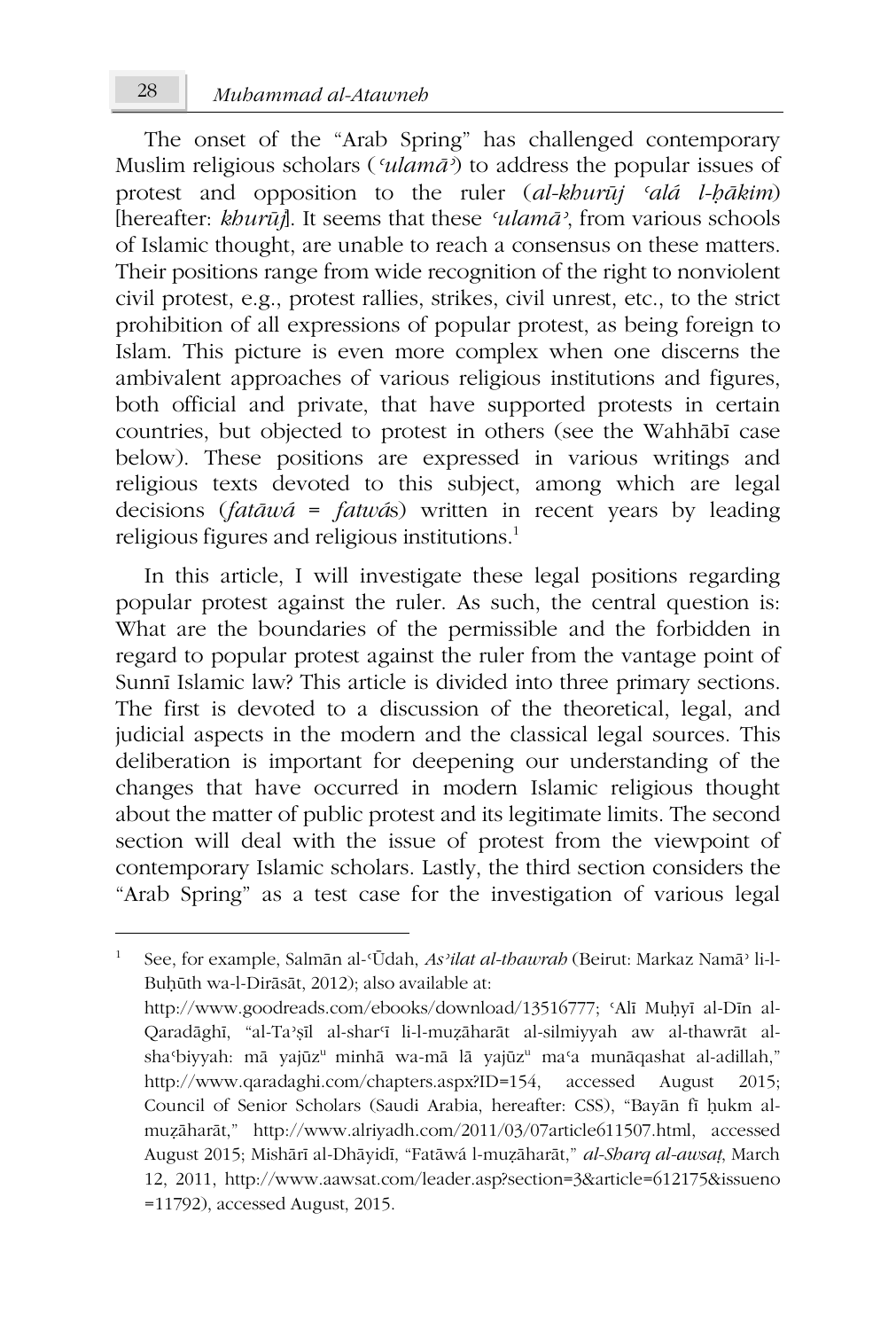practical approaches. My central claim here is that a significant gap exists between the different current Islamic legal positions on the issue of popular protest against the ruler and its restriction. These positions are mostly derived from the general understanding of the different schools of Islamic legal thought today regarding the theory of the Muslim state, especially of the relationship between the ruler and his subjects.

## Khurūj in Classical Islamic Law

A study of the relevant classical Islamic literature teaches us that there is a lack of consideration given to modern expressions of protest, such as rallies, strikes, civil unrest, etc. Nonetheless, protest and opposition to the ruler may occur within the frameworks of two relevant, key classical doctrines: "opposing the ruler (al-khurūj 'alá lbākim)" and "commanding right and forbidding wrong (al-amr bi-lma'rūf wa-l-nahy 'an al-munkar)." Both these doctrines have enjoyed serious consideration in important textual sources: the Qur'an and the Sunna, as well as in the positive legal literature of the al-siyāsab al-shar'iyyah, particularly in regard to the ruler-ruled relationship.<sup>2</sup>

A discussion of these two doctrines is characterized by a legal dispute between the 'ulamā' of the various schools of thought, especially on the matter of the essence and limits of opposition to the ruler. First, note that obedience to the ruler (wali al-amr) is anchored both in the Qur'an and in the Prophetic tradition. For example, Q 4:59 says:

O you who believe! Obey Allah, and obey the Messenger and those of you who are in authority; and if you have a dispute concerning any matter, refer it to Allah and the Last Day. That is better and more seemly in the end.<sup>3</sup>

Practically speaking, this obligation to obey is agreed upon in principle by the commentators and 'ulamā' of all the different schools. However, there were differences of opinion about the definition of "holders of authority (wulāt al-umūr)." While the

For more on al-siyāsah al-shar'iyyah see Frank E. Vogel, "Siyāsa: In the sense of siyāsa shar'iyya," in The Encyclopaedia of Islam Second Edition, IX, 694-696.

 $3 -$ All the Qur'anic translations into English are taken from: Muhammad M. Pickthall, The Meaning of the Glorious Qur'an, rev. and ed. 'Arafāt Kāmil 'Ashshī (Beltsville, MD: Amana Publications, 2006).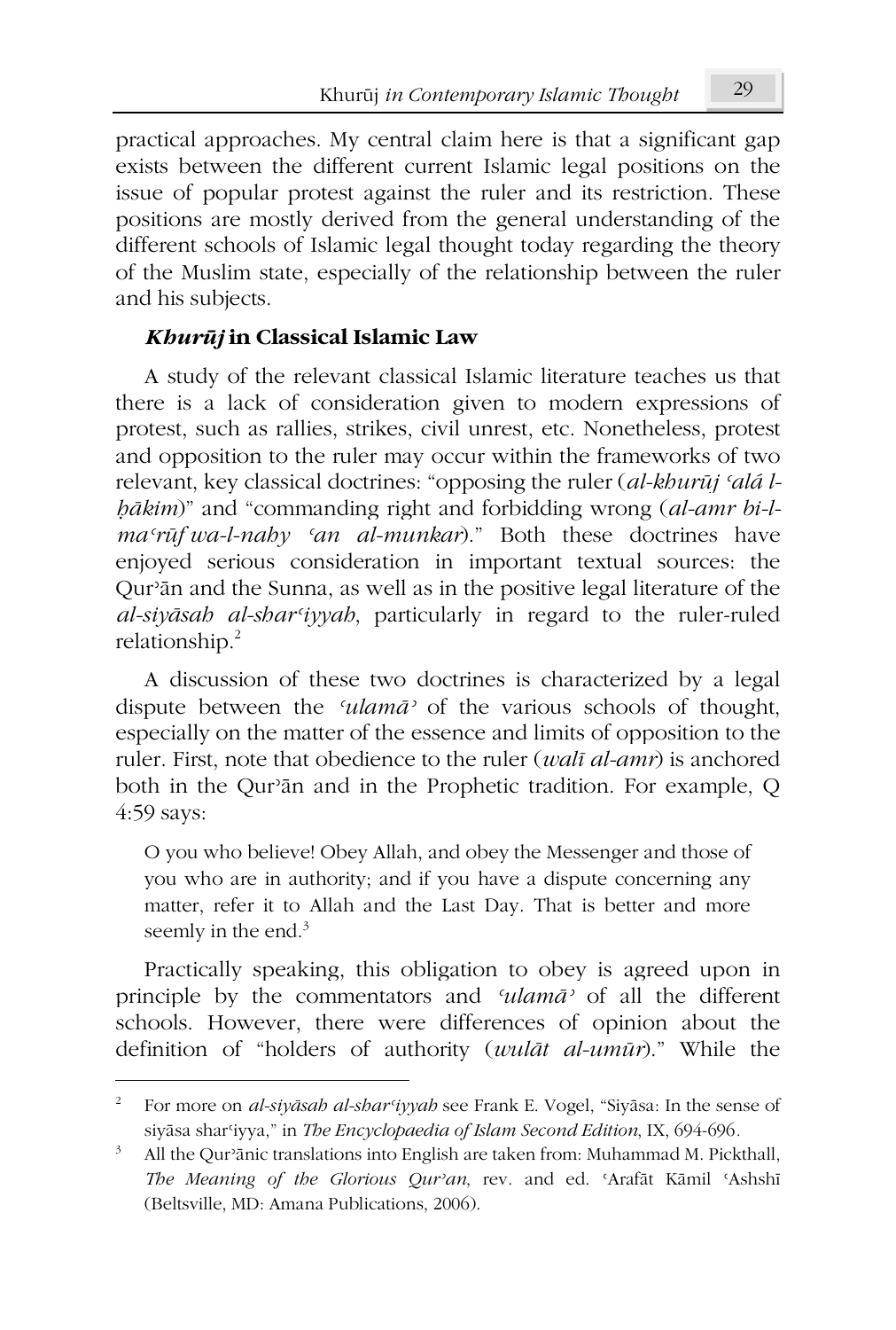$30$ 

important commentators of the Qur'an, such as Ibn Kathir, al-Țabari, etc., agree on the essence and manner of obedience to Allah and His Prophet, there is disagreement regarding the "authorities:" Does this refer to the Muslim religious scholars or to the rulers? Apparently, these commentators tended to associate the requirement of obedience to both types of authority figures. This is the position of Ibn Kathīr, for instance, who surveyed the various opinions on this and chose the broadest application of the term "authorities" – that is to sav. including both the rulers and the 'ulamā'. In his opinion, a Muslim must obey them all, as long as their words and/or actions do not contradict the dominant legal interpretation.<sup>4</sup>

Yet, Ibn Kathīr, like many other commentators, does not clearly define the main cause for disobedience – nor the limits of obedience to the "authorities." Anyhow, these commentaries, as well as the relevant classical literature assigns the question of khurūj a military nature, such as a coup during which the ruler is deposed due to his blatant blasphemy (kufr bawāh). Thus, the doctrine of khurūj does not relate at all even to the mildest expressions of protest that we recognize today.<sup>5</sup>

The questions of *kburūj* may also be tied to the classical doctrine of "commanding right and forbidding wrong."<sup>6</sup> As previously stated, this commandment is anchored in the Qur'ān, reiterated in a number of verses.<sup>7</sup> Al-Juwaynī (a Shāfi'ī legal scholar, d. 1085) determined that this commandment is the individual obligation of every Muslim *(fard 'ayn)* when dealing with issues having a consensus in Islamic law. However, this is not so when the law is unclear and requires *ijtibād* (independent reasoning), in which case the obligation falls to the 'ulamā', who required to clarify such laws and, in doing so, to meet their obligation to command right action and forbid

 $\overline{4}$ Abū l-Fidā<sup>, «</sup>Imād al-Dīn Ismā<sup>c</sup>īl ibn «Umar Ibn Kathīr, *Tafsīr al-Qur<sup>,</sup>ān al-'azīm*, ed. Sāmī ibn Muhammad al-Salāmah, 2<sup>nd</sup> ed. (Riyadh: Dār Țībah li-l-Nashr wa-l-Tawzī<sup>c</sup>, 1999), II, 345-346.

 $5<sup>5</sup>$ Kāmil 'Alī Ibrāhīm Rabbā', Nazariyyat al-khurūj fī l-fiqh al-siyāsī al-Islāmī (Beirut: Dār al-Kutub al-'Ilmiyyah, 2004), 203-204; for more on khurūj in classical Islamic sources see Jamāl al-Ḥusaynī Abū Farḥah, al-Khurūj 'alá l-ḥākim fī l-fikr al-siyāsī al-Islāmī (Cairo: Markaz al-Hadārah al-'Arabiyyah, 2004).

<sup>6</sup> Rabbā<sup>c</sup>, Nazariyyat al-khurūj, 131-146.

 $\overline{\mathbf{7}}$ Among these verses: Q 3:104, 110-114; Q 9:71, 111-112; Q 22:41; Q 31:17.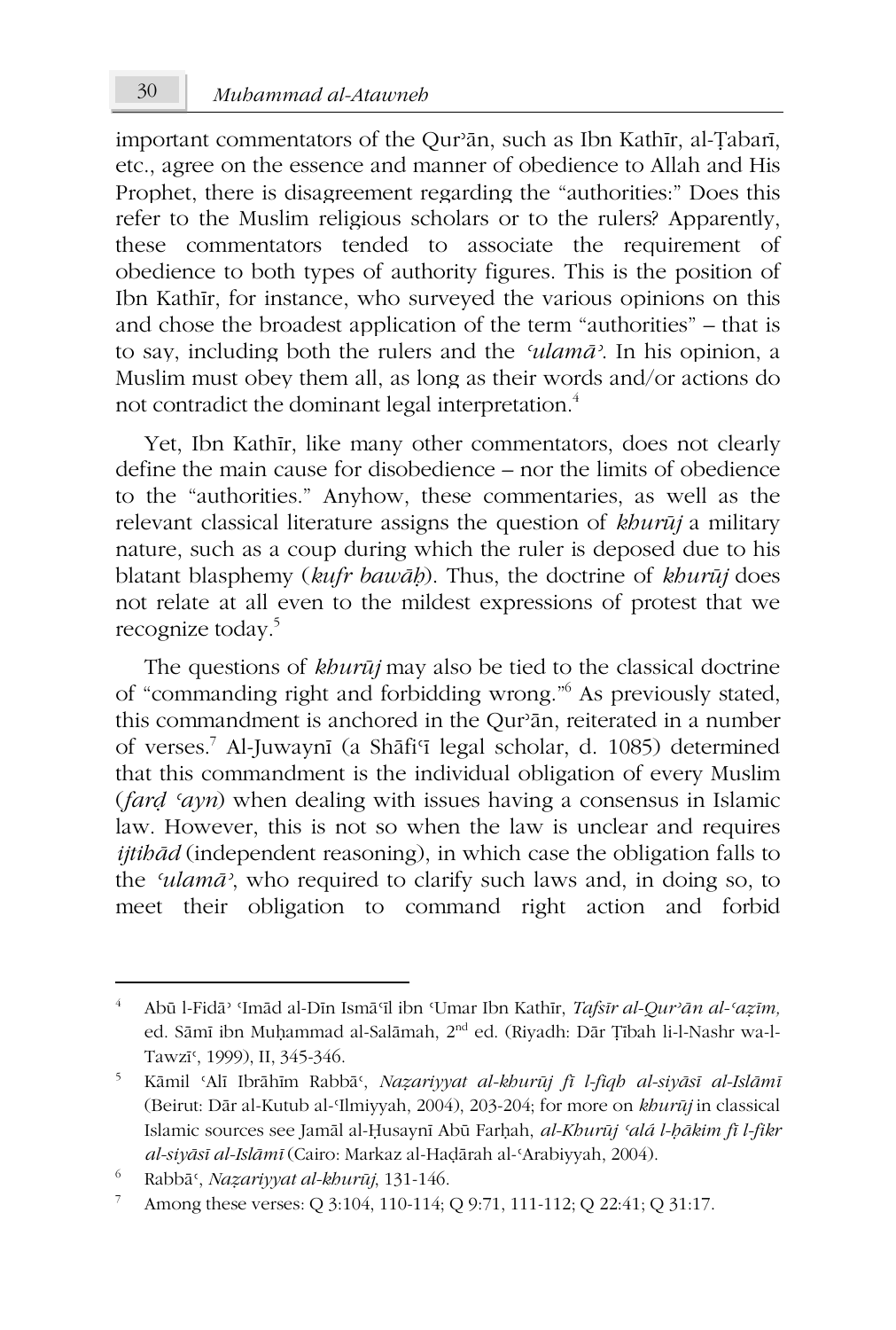wrongdoing.<sup>8</sup> It seems that the judicial standing of this commandment, whether it is the individual's obligation (fard 'ayn) or collective duty (*fard kifayab*), is in dispute.<sup>9</sup> In his comprehensive research on Islamic doctrine, Michael Cook presents this dispute in a notable manner. He claims that various disputes exist regarding the essence of this commandment, its mechanism of implementation, and even who is obliged to fulfill it.<sup>10</sup>

Cook focuses on the tools and mechanisms for performing this commandment or, in other words "How does one command right action and forbid wrongdoing?" In this context, it is possible to discern a central method at the heart of this legal discussion on the observance of this commandment, based on the prophetic tradition:

It is incumbent upon those among you who see any evil to change it, whether by hand, by the use of words, or in your heart, at the very  $least<sup>11</sup>$ 

Superficially, the classical 'ulama' agree on the chronological order determined by the Muslim tradition, as expressed by hand or by word, and only afterwards by the heart. However, a dispute exists primarily surrounding the practical implementation of this tradition. For example, al-Nawawī (a Shāfi'i scholar, d. 1277) determined that whomever is killed while attempting to actively make a change, or by hand, is a shahīd (martyr), like one who died sanctifying Allah.<sup>12</sup>

<sup>8</sup> Imām al-Ḥaramayn Abū l-Ma'ālī Rukn al-Dīn 'Abd al-Malik ibn 'Abd Allāh al-Juwaynī, Kitāb al-irshād ilá qawāți<sup>c</sup> al-adillah fī ușūl al-i'tiqād, ed. As'ad Tamīm (Beirut: Mu'assasat al-Kutub al-Thaqāfiyyah, 1985), 311-312.

Fard 'ayn is an act that is obligatory for Muslims individually – each will be rewarded for performing it or punished for failing to perform it. Fard kifayah, on the other hand, is an act that is obligatory for the Muslim community collectively - if it is sufficiently carried out by some members in a certain Muslim community, then other Muslims in that community need not perform it; but if nobody takes it upon himself or herself to perform the act on behalf of the community, then all that community's Muslims have failed (and will be punished).

<sup>10</sup> Michael Cook, Commanding Right and Forbidding Wrong in Islamic Thought (Cambridge, UK & New York, NY: Cambridge University Press, 2000), 17-18.

 $11\,$ See Abū Zakariyyā Muḥyī al-Dīn Yaḥyá ibn Sharaf ibn Mūrī al-Nawawī, Sharh matn al-Arba'in al-Nawawiyyah fi l-aḥādīth al-ṣaḥīḥah al-Nabawiyyah, 4th ed. (Damascus: Maktabat Dār al-Fath, 1984), 91.

<sup>12</sup> **Ihid**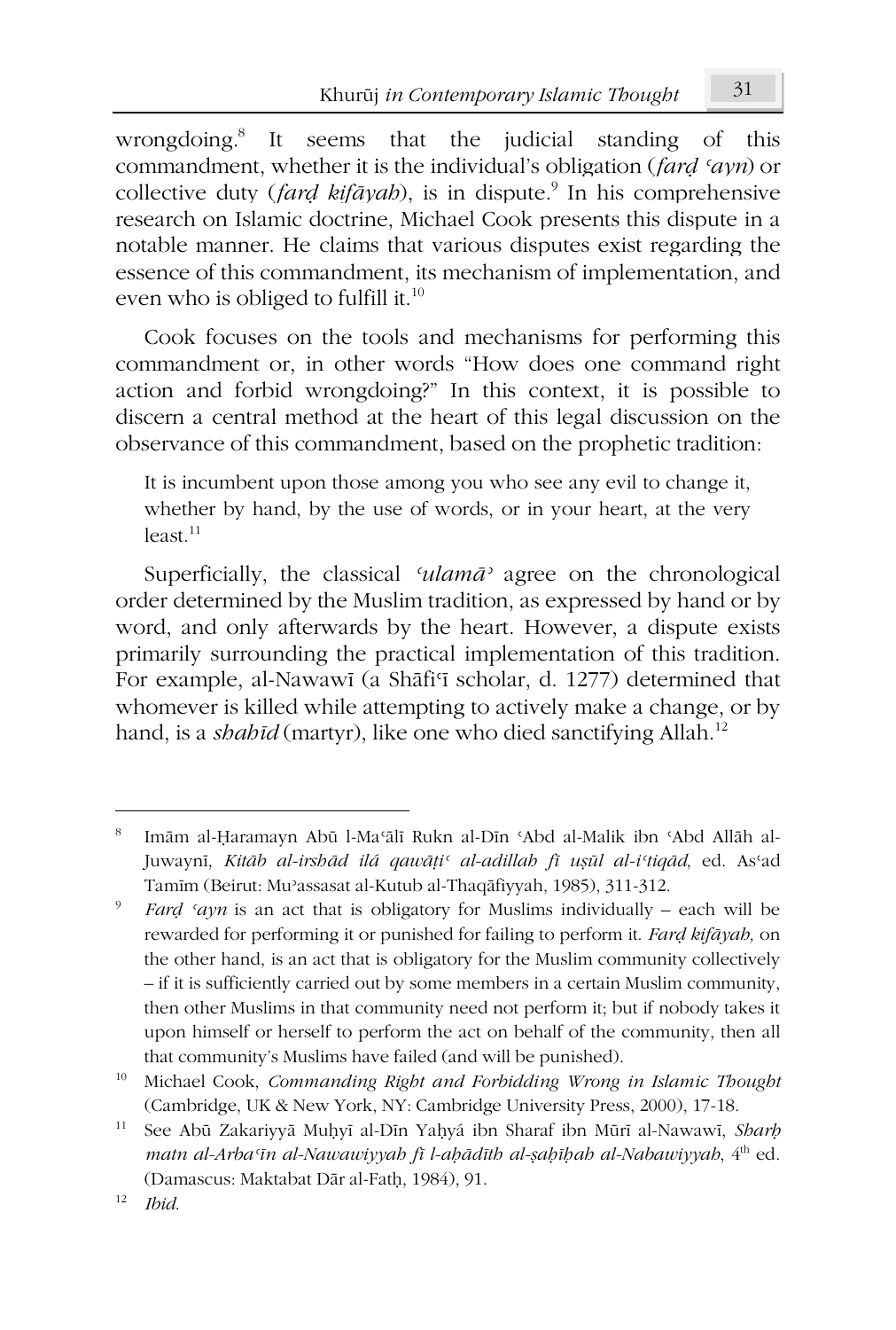Despite this, it was found that other 'ulamā' strictly limit this method in cases in which harm may befall the one enacting the commandment. Abū Hāmid al-Ghazālī (d. 1111) noted, for instance, that individuals should avoid performing this commandment in cases where their lives are endangered.<sup>13</sup> Yet, such individuals view the chronology of change as being dependent on their ability to render change and so they prefer changing things by hand; if they are unable to make the indicated change physically, then they attempt to do so by means of their words; if this too fails, then they turn to the heart – defined as revealing their internal revulsion and nonacceptance of the negative practices they wish to change.

In any event, this classical legal discussion of methods for criticizing a ruler, or for making criticism in general, serves the current legal discussion on modern expressions of protest, such as rallies, strikes, civil unrest, etc. Attempts are being made to delineate the boundaries of the permitted and the forbidden in public protest against the "authorities" by means of renewed interpretations of relevant classical sources and positive judicial tradition.

# Protest and Opposition in Modern Sunnī Religious Thought

It seems that the past disputes, regarding opposition and the commandment to do right and forbid wrongdoing, not only continue to exist, but have increased in vigor among the contemporary religious scholars. These differences of opinion stem from different legal perceptions of the theory of the modern Islamic state, particularly on the issue of the ruler and his subjects. As mentioned above, a variety of positions are currently being espoused, ranging from the total rejection of all expressions of protest (mainly represented by Wahhābī Islam), to a broad toleration of public protest, with its many nonviolent expressions, such as rallies, strikes,  $etc.$ 

As for the Wahhābī position, it rejects all the various expressions of modern protest.<sup>14</sup> In essence, this position stems from a classical

<sup>&</sup>lt;sup>13</sup> Abū Ḥāmid Muḥammad ibn Muḥammad al-Ghazālī, Ibyā<sup>, c</sup>ulūm al-dīn (Cairo: al-Maktabah al-Tijāriyyah al-Kubrá, n.d.), III, 319-320.

<sup>&</sup>lt;sup>14</sup> CSS, "Bayān;" see also "A Fatwá from the Council of Senior Scholars in the Kingdom of Saudi Arabia Warning Against Mass Demonstrations," http://islamopediaonline.org/fatwa/fatwa-council-senior-scholars-kingdomsaudi-arabia-warning-against-mass-demonstrations, accessed August 2015; see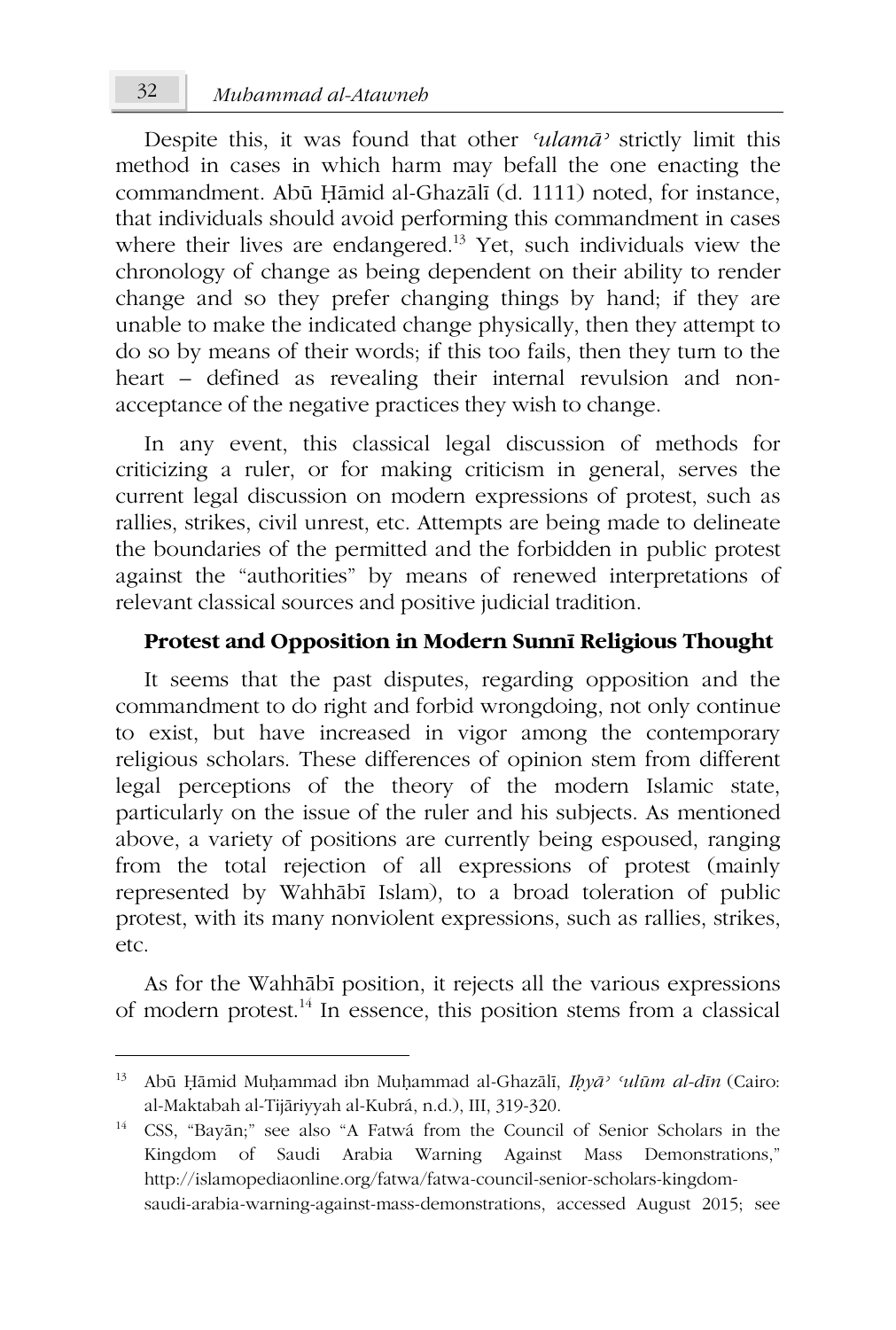Wahhābī doctrine based on the teachings of Ibn Taymiyyah (d. 1328) on ruler-ruled relations, especially about the obligation to obey rulers. A study of Wahhābī doctrine on this matter clearly teaches that there is an almost total and unequivocal obligation to obey the ruler. Classical Wahhābī political theory is based on the assumption that the goal of government in the Muslim world is to protect the *shart'ab* and to enforce its commandments. In order to enforce the observance of the shari'ah, a temporal ruler is required and obedience to him is a religious obligation. Nonetheless, the ruler must seek the counsel of the *ulama*<sup>2</sup>, since they hold the authority to clarify principles of the sharī'ah. Al-Sheikh Muḥammad ibn 'Abd al-Wahhāb (d. 1792) divided political hegemony between the 'ulamā' (the religious authorities on religious issues) and the  $\mu$ mara<sup>3</sup> (the rulers). Within the framework of this cooperation, enforcement of the shari'ah requires that the ruler commits to its tenets, that the state provides ongoing support and that legitimization is forthcoming from the religious sector. Despite the great significance of this system of interrelations, Ibn 'Abd al-Wahhāb did not provide a precise model of such cooperation, nor guidelines for the overall structure and the functions of the parties involved.<sup>15</sup>

In many respects, contemporary Wahhābīs are loyal to the classical formula for the division of power between the 'ulamā' and

also "Hay'at kibār al-'ulamā' fī l-Sa'ūdiyyah tuḥarrim al-muẓāharāt fī l-bilād watuhadhdhir min al-irtibāțāt al-fikriyyah wa-l-hizbiyyah al-munharifah," al-Sharq al-awsat, March 7, 2011.

<sup>15</sup> Note that in Saudi Arabia authoritarian power may be drawn not only from religion/the sacred, but also stems from tribal or clan social structures and from long-standing cultural norms. For a general discussion on the sources of authoritarian power in the Arab Gulf monarchies, see Eric Davis, "Theorizing Statecraft and Social Change in Arab Oil Producing Countries," in Statecraft in the Middle East: Oil, Historical Memory, and Popular Culture, eds. Eric Davis and Nicolas Gavrielides (Miami: Florida International University Press, 1991), 1-35; James Peterson, "Tribes and Politics in Eastern Arabia," Middle East Journal 31 (1977): 297-312; Joseph Kostiner, "Transforming Dualities: Tribe and State Formation in Saudi Arabia," in Tribes and State Formation in the Middle East, eds. Philip Khoury and Joseph Kostiner (Berkeley: University of California Press, 1990), 226-248; Christine Helms, The Cohesion of Saudi Arabia (Baltimore: Johns Hopkins University Press, 1981), chs. 1-3; Muhammad al-Atawneh, "Reconciling Tribalism and Islam in the Writings of Contemporary Wahhābī 'Ulamā'," in Facing Modernity: Rethinking 'Ulamā' in the Arab Middle East, ed. Meir Hatina (Leiden: E. J. Brill, 2009), 211-227.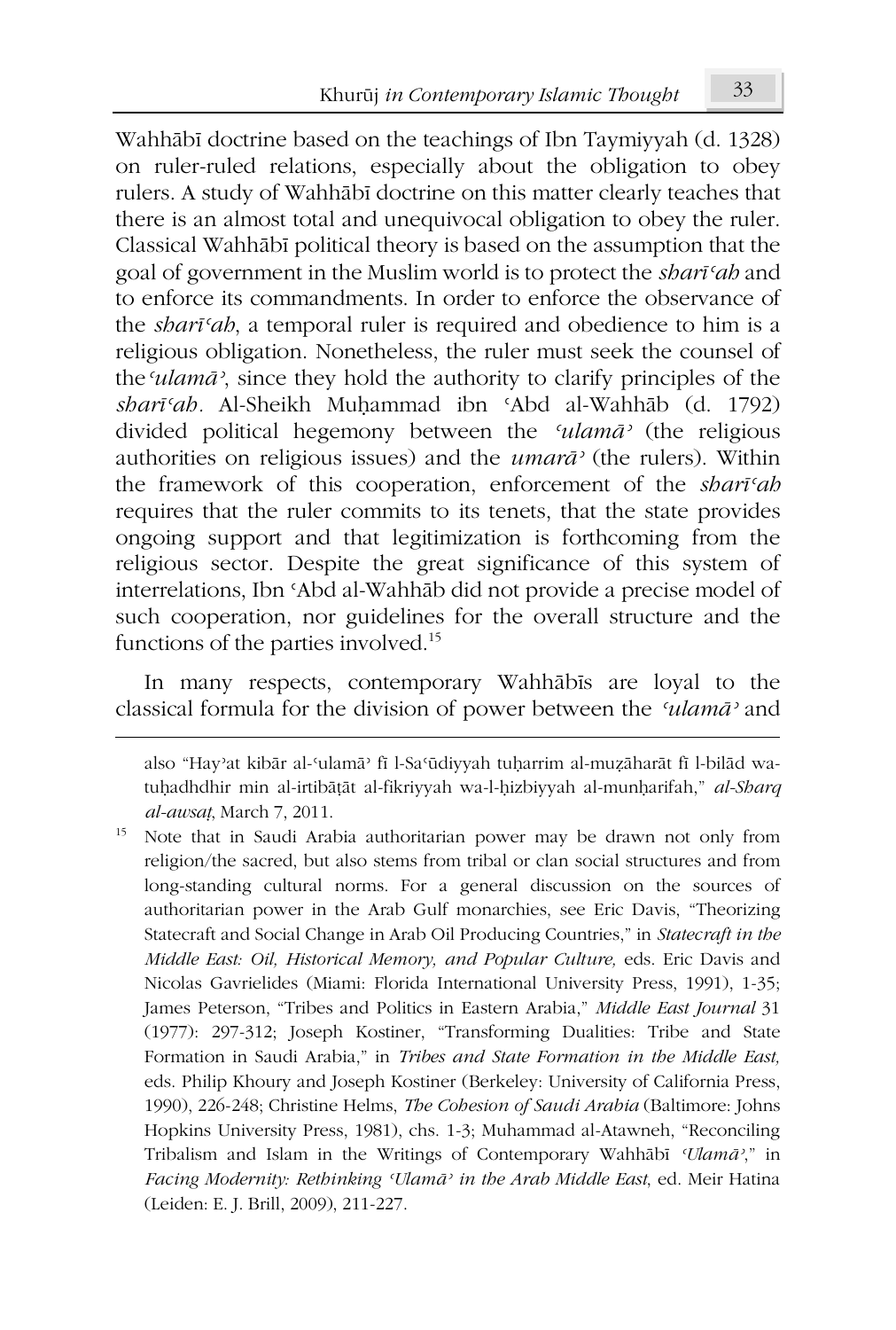the *umarā*<sup>2</sup>. This approach may be seen in the work of the supreme religious authority in Saudi Arabia, the Council of Senior Scholars (Majlis hay'at kibār al-'ulamā'; hereafter: CSS).<sup>16</sup> A blatant example of the perception of these is regarding the division of power was aired by Ibn Bāz (a former Grand Mufti, d. 1999). In his speech, he revealed his positions on "authorities" and why they must be obeyed. In answer to one of the questions directed to him during the discussion "Which is the authority (*wulāt al-amr*) to be obeved: the religious authorities (' $ulam\bar{a}$ ') or the political rulers ( $umar\bar{a}$ ')? Ibn Bāz answered: "both are "the authorities," the 'ulamā' and the  $\mu$ marā<sup> $\lambda$ </sup> " And he added $\cdot$ 

The authorities are both the 'ulamā' and the umarā' of the Muslims... It is obligatory that they be obeyed by good deeds, for only in this way will peace reign and we will be protected from the tyranny of the strong over the weak; furthermore, disobedience will bring anarchy, and the strong will overcome the weak ...<sup>17</sup>

According to Ibn Baz, the role of the 'ulama' is to ascertain the will of Allah by analyzing His words, while the role of the *umara* is to implement those interpretations. Ibn Bāz expected the subjects of the Kingdom to obey the authorities and to follow the direction of both the 'ulamā' and the umarā' - as long as their instructions are not contrary to the commandments of the *shart<sup>cah*</sup>. He instructed the believers to obey the King and the authorities in the Kingdom; he even associated obedience to Allah and His Prophet with obedience to the ruler. Ibn Baz primarily based his claims on "public interest" *(maslabab 'āmmab)*," a basic principle in Islamic legal theory, by means of which the ruler's actions are legitimized within the doctrinal

 $34$ 

<sup>16</sup> In Saudi Arabia there are two official religious institutions for issuing legal opinions: the Council of Senior Scholars (CSS) and the Permanent Committee for Scientific Research and Legal Opinion (CRLO). These two institutions, led by the Grand Mufti, constitute the 'religious pyramid.' More in Muhammad al-Atawneh, Wabbābī Islam Facing the Challenges of Modernity. Dār al-Iftā in the Modern Brill,  $2010$ ,  $17-34$ , Saudi **State** (Leiden: https://doi.org/10.1163 /ej.9789004184695.i-210

<sup>&</sup>lt;sup>17</sup> 'Abd al-'Azīz ibn 'Abd Allāh ibn 'Abd al-Raḥmān Ibn Bāz, Majmū' fatāwá wamaqālāt mutanawwi'ah, ed. Muḥammad ibn Sa'd al-Shuway'ir (Riyadh: Maktabat al-Ma'ārif, 1997), VII, 117; On authority in modern Islam see Khaled Abou El Fadl, Speaking in God's Name: Islamic Law, Authority, and Women (Oxford: Oneworld Press, 2001), 31-85.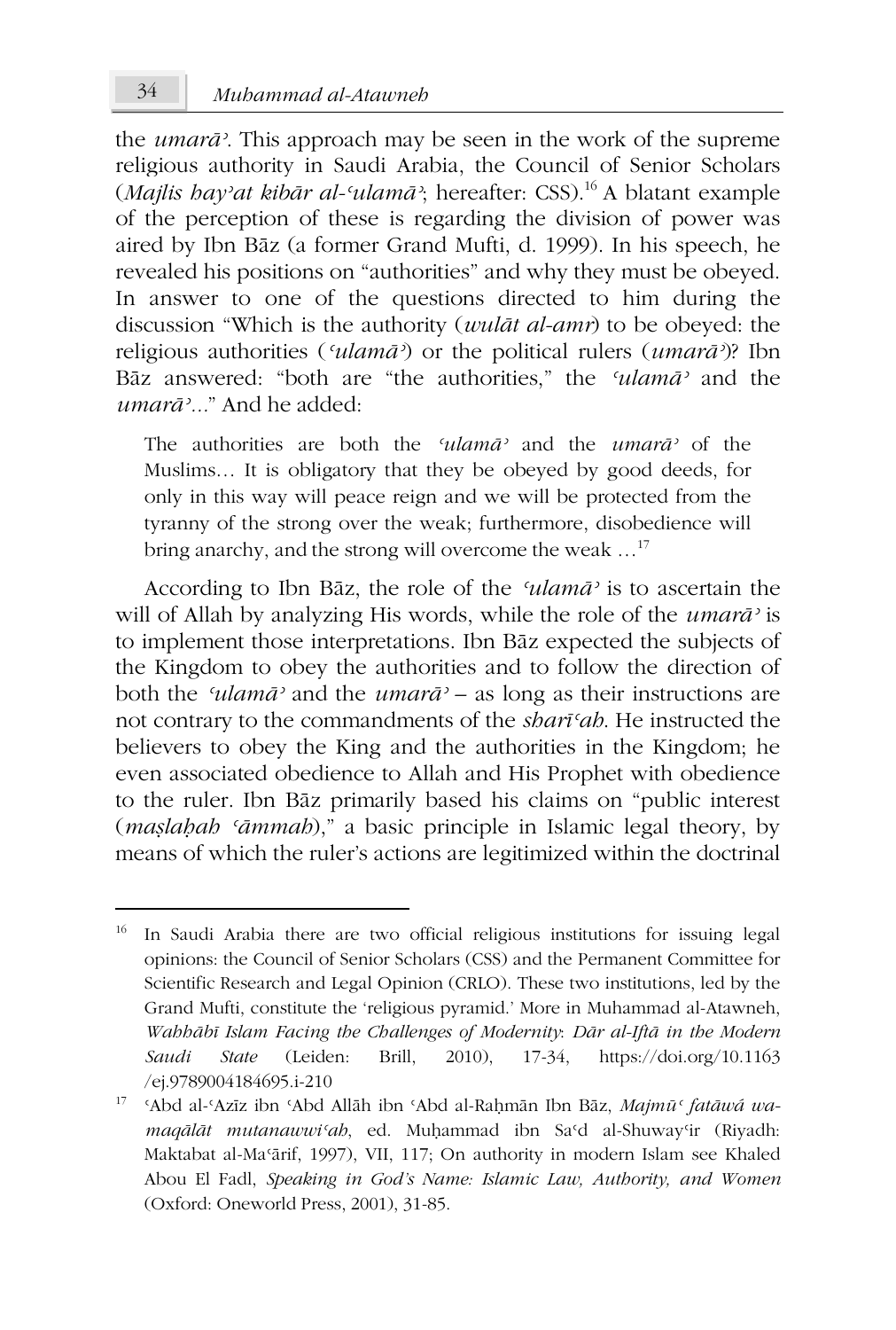structure of al-siyāsah al-shar<sup>c</sup>iyyah.<sup>18</sup> As such, Ibn Bāz demanded full obedience to all royal commands, even those outside the purview of the *shart<sup>c</sup>ab*, such as: traffic regulations, employer-employee relations, and welfare issues, since these matters fall within the parameters of public welfare.

In light of this, Wahhabis today, like their forefathers, assign authority to the 'ulama' and to the umara' and consider them both as authorities to be obeyed. However, the range of this required obedience has not yet been delineated, nor tested, for each of them. Moreover, they expected that the Kingdom's subjects would obey all the authorities, barring any contradictions to the *shart<sup>cah*</sup>, as interpreted by the Wahhābī scholars themselves. Meanwhile, these Wahhābīs avoid offering any clear definitions on the state and its institutions, including the right to protest and oppose the ruler.

A review of the publications of the CSS, since 1971 (the year it was founded) and until now, revealed a lack of discussion on these subjects. During the past four decades, there were over 60 biannual meetings dealing with hundreds of social topics, such as ceremonies, social ethics, technological innovations, and banking. Yet none of these meetings and discussions dealt with political issues or matters of governance. Madawi al-Rasheed claims that the source of this avoidance of political discussion is due to the fact that the Wahhābīs:

... really, naively believe in the Islamic nature of the state they created; therefore, they do not have to supply religious theory for something that already exists. But this is also the result of the lack of will to deal with the sensitive issue of political theory in Saudi Arabia, even when the source of this theory is within the religious circles.<sup>19</sup>

<sup>18</sup> In modern, as in classical, Arabic discourse, the term  $si\psi$  is defined as 'proper administration of the subjects by political office-holders' and is an expression of the application of shari'ah practice. Thus, the compound siyasa shar'iyya describes administrative practice (siyāsah) within the limits assigned to it by Islamic law. See, respectively, Abū l-Fadl Jamāl al-Dīn Muhammad ibn Mukarram Ibn Manzūr al-Anșārī al-Mișrī, Lisān al-'Arab (Beirut: Dār Șādir, 1956), 108; Abū Zayd Walī al-Dīn 'Abd al-Raḥmān ibn Muḥammad ibn Muḥammad Ibn Khaldūn, Muqaddimat Ibn Khaldūn (Alexandria: Dār Ibn Khaldūn, 1982), 213.

<sup>19</sup> Madawi al-Rasheed, Contesting the Saudi State: Islamic Voices from a New Generation (Cambridge, UK & New York, NY: Cambridge University Press, 2007), 47.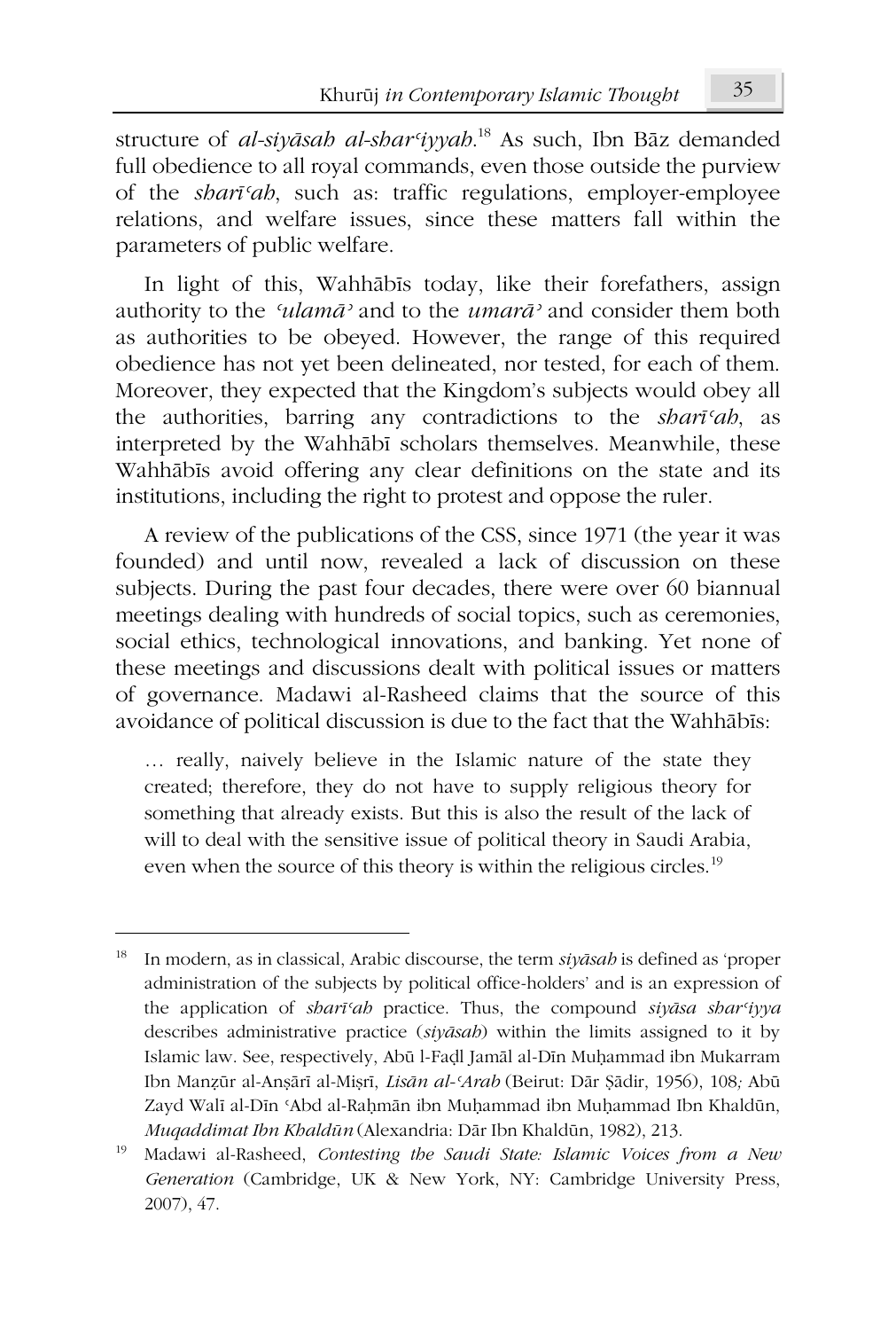In practice, the 'ulama' and the umara' fulfill different sociopolitical functions in Saudi Arabia.

The 'ulamā' are responsible for the clarification of religious rules, which indirectly guide the governmental circles that are involved in fashioning the social policy. This is clearly manifested in the cooperation between the Government and the 'ulamā' on the sociojudicial plane and manifested as political decisions supported by the 'ulam $\bar{a}$ ' – especially those not befitting the shart'ah.

To the same extent, a believer is obligated to refuse to obey a ruler or an authority demanding that he/she break the rules of the shari'ah

If  $\ldots$  a command contradicts the will of Allah, do not obey – neither the 'ulamā', nor the rulers. A possible example of such a command [to be disobeyed] is a command to drink wine or commit extortion.<sup>20</sup>

These types of commands are perceived to be blatant blasphemy (kufr bawāb), among the greatest sins in Islam. A person committing such a sin is ousted from the Muslim community.

Nonetheless, overt rebellion is forbidden:

It is forbidden to express opposition to the rulers, even when they are not fulfilling the rules of the *shart<sup>c</sup>ab*, rather one must offer them gentle counsel.<sup>21</sup>

In other words, any resistance to a ruler failing in his shart'ah observance is done clandestinely, by means of secret advice (*nasibab*) or via a letter (*maktubab*), thus drawing his attention to the deviation and showing him how his deeds are not in line with the *sbarī'ab*. In any case, advice is not to be given publically.<sup>22</sup>

Unlike the Wahhābī approach, that rejects all modern expressions of protest, it is possible to observe an essentially different approach in regard to the issues of khurūj. This approach is presented in the writings, legal opinions, and declarations of many religious scholars and institutions in the contemporary Sunnī world that recognize

 $20\,$ Ibn Bāz, Majmū ' fatāwá, VII, 115.

<sup>21</sup> Ibid.

<sup>22</sup> Ibid. On the substantial differences between nașibab and Western forms of criticism, see Talal Asad, Genealogies of Religion: Discipline and Reason of Power in Christianity and Islam (Baltimore: Johns Hopkins University, 1993), 200-236.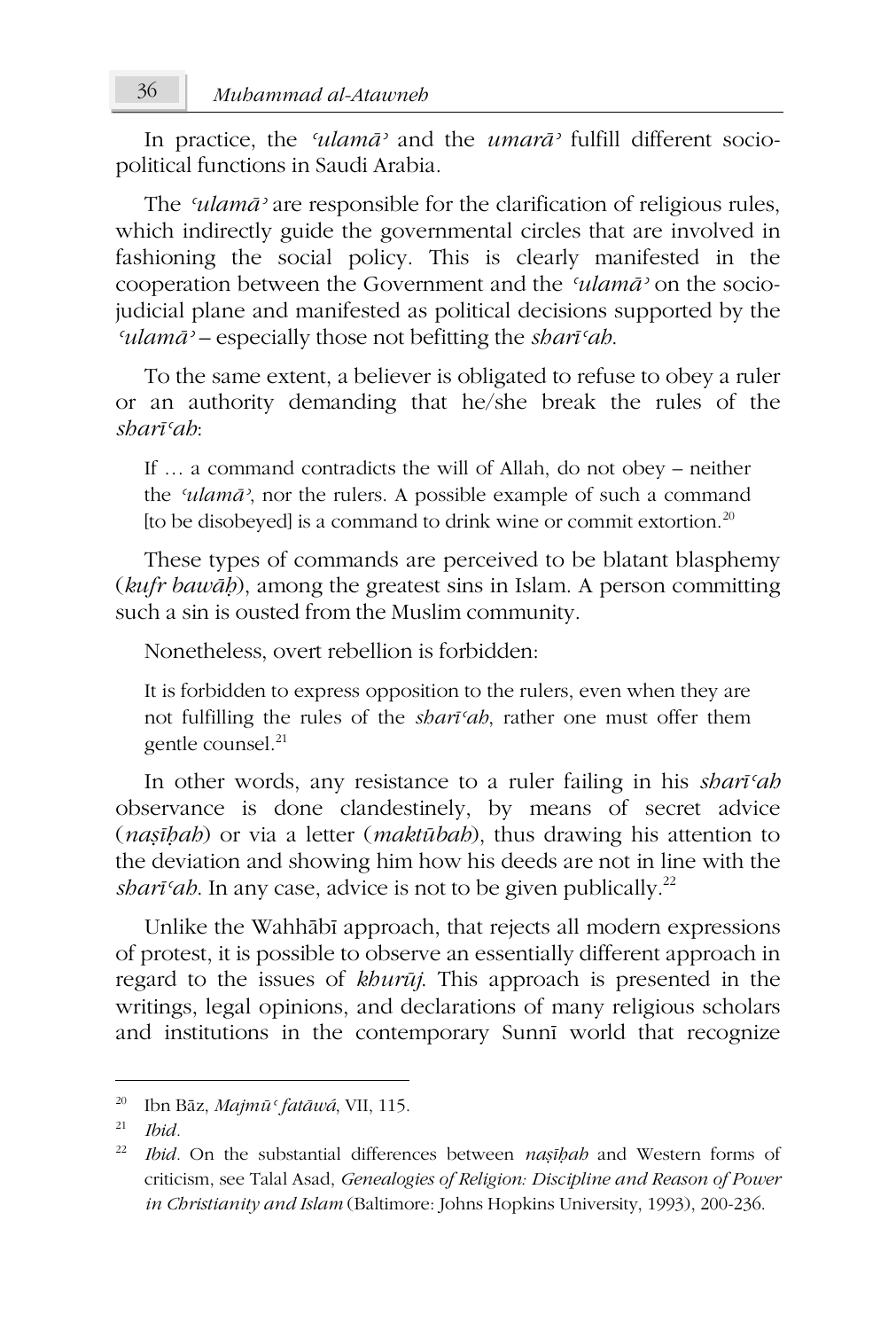various expressions of protest, including rallies, strikes, civil unrest, etc. For example, Sheikh Yūsuf al-Qaradāwī, one of the most wellknown Sunni 'ulamā' of our times, published a legal opinion on public protest, in which he expressed broad support for nonviolent public protest of various types. He rejected claims made by other scholars who denounce popular protest, claiming that they have no legal basis for that opinion. For instance, the claim that protest rallies are new innovations forbidden by Islam (bid'ab) is very problematic, since only innovations relevant to religious matters are forbidden by Islam, especially regarding the accepted ritual commandments ('ibādāt), but not innovations in the realm of customs ('ādāt). Al-Qaradāwī finds support in a basic Islamic principle that states: "Things are permissible unless proven to be unlawful (*al-asl fi l* $asby\bar{a}$ <sup>2</sup> al-ibabab)."<sup>23</sup> For al-Qaradāwī, rallies are innovations within the framework of custom and, as such, they are within the realm of the permissible, as long as they do not negate other legal norms, as in the use of violence, ethical violations, etc. In the words of Sheikh al-Qaradāwī:

It is the right of the Muslims, like all the other nations of the world, to hold marches and rallies, at which they may voice their legitimate demands to the authorities and decision-makers in a voice that cannot be ignored. It is likely that a single voice will not be heard, but the voice of the masses cannot be ignored ... because the will of the many is stronger than that of the individual ... The legal proof that supports such rallies is that they are within the purview of the leaders and of civilian life; the basic (legal) assumption here is that this is permitted.<sup>24</sup>

In essence, this position, taken by Sheikh al-Qaradāwī, is a result of his overall understanding of the theory of the modern Islamic state. as expressed by the predominant acceptance of democratic methods, including the right to protest and show opposition. In this context, he also says:

<sup>23</sup> According to Islamic law, the deeds and omissions of human beings fall into five ethico-legal categories, called al-abkām al-khamsah: obligatory (fard or wājib); recommended (mustababb or mandūb); permitted (mubāb); reprehensible (*makrūb*); and forbidden (*barām*).

<sup>&</sup>lt;sup>24</sup> Yūsuf al-Qaradāwī, "Mawqif al-Islām min al-dīmūqrāțiyyah," at al-Qaradāwī's official website: http://qaradawi.net/new/all-fatawa/7234-2014-04-20-10-43-27, accessed August, 2015.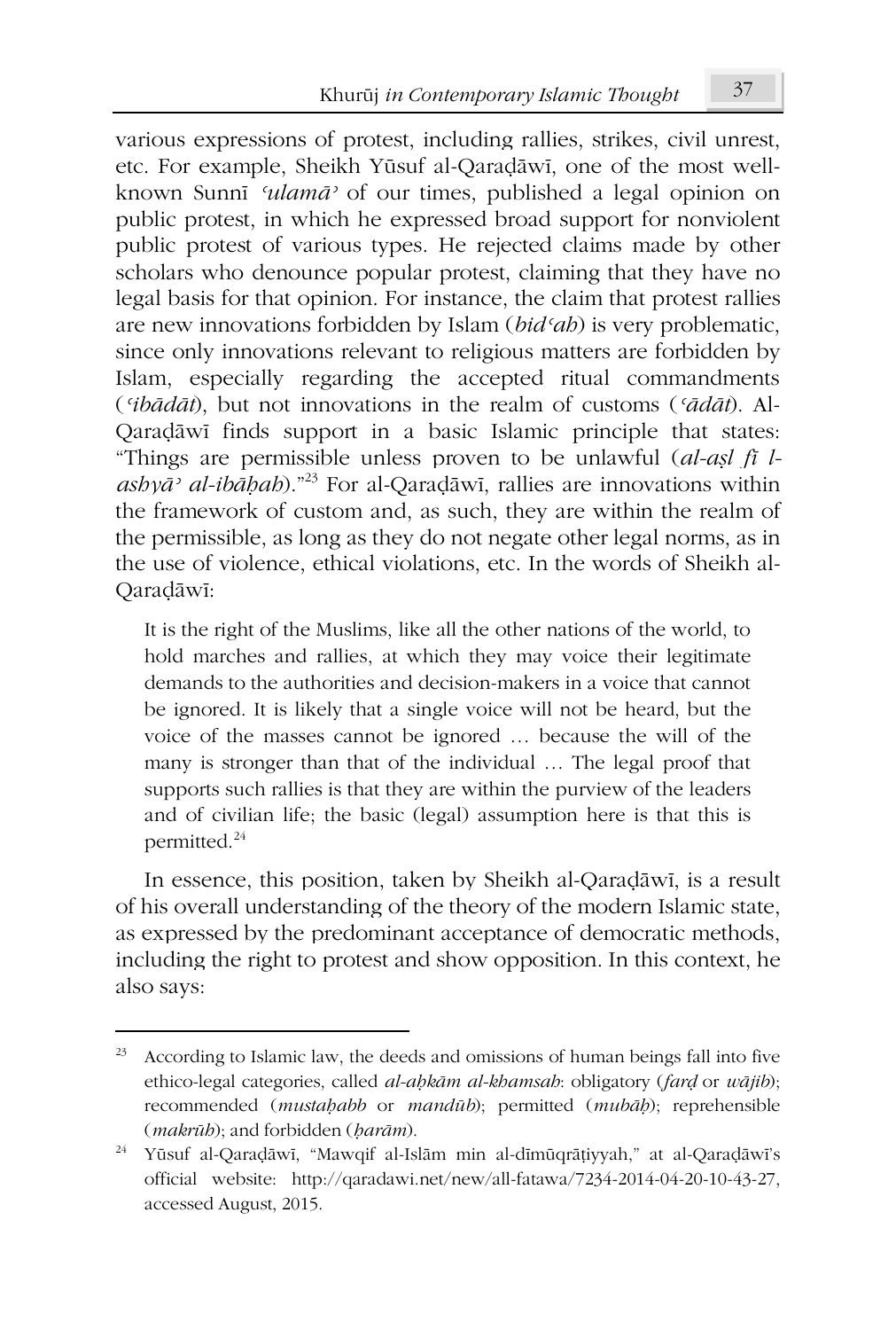Democracy is the best guarantee for the protection of society from oppressive regimes and tyranny... We are obliged to adopt the democratic method and mechanisms in order to realize justice and to respect human rights, and to stand against oppressive and tyrannical regimes  $\ldots^{25}$ 

According to al-Qaradāwī, modern, democratic methods of protest, like rallies, strikes, etc., are consistent with Islam.

Sheikh 'Alī Muhyī al-Dīn al-Qaradāghī, the General Secretary of the International Union for Muslim Scholars (al-Ittihad al-'Alami li-'Ulamā' al-Muslimīn; hereafter: IUMS),<sup>26</sup> continues in line with al-Qaradāwī, claiming that rallies and other expressions of protest are permitted, as long as they observe the following conditions:

- 1. They must be quiet and nonviolent and must maintain their quiet nature; even if they encounter violent resistance from the side of the regime, they are never to become violent, for that would be an infraction of another Islamic law.
- 2. Protest rallies are only to be held in response to government corruption, oppression, or tyranny, or due to legislation countering the accepted legal tradition, such as: usury, alcoholism, or governmental encouragement of abominations, e.g., adultery.
- 3. In cases when the government aligns itself with other hostile, anti-Muslim governments and helps them, either economically, militarily or politically.
- 4. These permissible rallies may not serve personal, political or political party interests.

<sup>25</sup> Ibid.; more on al-Qaradāwī's theory of the Islamic State see David Warren, "The 'Ulamā' and the Arab Uprisings 2011-13: Considering Yusuf al-Qaradawi, the 'Global Mufti,' between the Muslim Brotherhood, the Islamic Legal Tradition, and Qatari Foreign Policy," New Middle Eastern Studies 4 (2014): 2-32.

 $26\,$ The IUMS was established in July 2004 in Dublin, Ireland, by a group of scholars under the leadership of Sheikh al-Qaradāwī. In October 2010, the IUMS headquarters was moved to Doha, Qatar, and two additional branches were established in Egypt and Tunisia. The structure and composition of the IUMS has been transformed since its creation. Today, the IUMS is considered the largestever Islamic religious body, with ca. 60,000 members, representing thousands of religious councils and organizations from all over the Arab and Islamic worlds: Sunnīs, Shī'īs, Sufis, Ibādīs. More on IUMS membership is found at its website: http://www.qaradaghi.com/chapters.aspx?ID=154, accessed September 3, 2016.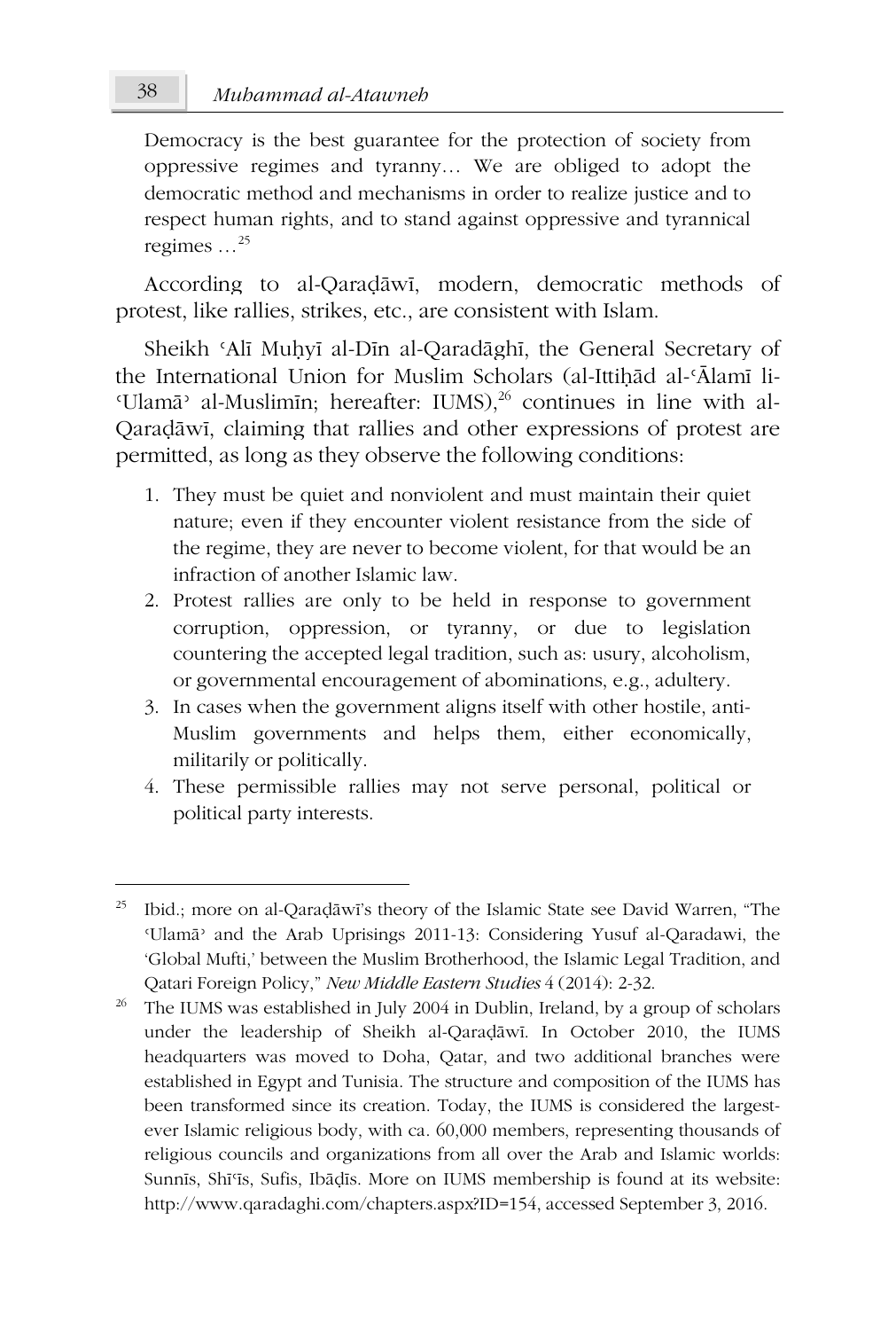5. They must avoid all practices that may contradict Islamic law and ethics.

According to Sheikh al-Oaradāghī, rallies observing the above restrictions cannot be considered illegitimate khurūj as defined by the classical sources. He believes that the voicing of criticism via rallies is consistent with the "giving of advice (*nasibab*)," the familiar concept found in the classical legal sources. He adds that calling for change is mandated by the doctrine of "commanding right and forbidding wrong," anchored in the Qur'ān itself.<sup>27</sup>

# The "Arab Spring"

The above theoretical legal discussion indicates two central legal trends associated with issues of popular protest and the boundaries of the modern, Muslim socio-political context. These trends relate to the "Arab Spring" most clearly. As such, it is possible to point to two main camps: those supporting popular protest (who view it as a religious imperative) versus those who reject it (as being foreign to Islam)

An outstanding representative of the pro-"Arab Spring" camp is the IUMS that published a number of *fatwás* and made several statements in recent years in this regard; they paved the way for protest marches and rallies as legitimate expressions. For example, in a statement summarizing the Fourth Conference of the IUMS Board of Governors, held in Doha, Qatar on 15-16 November, 2012, the participants expressed their unconditional support and even warned against "counter-revolutionary forces:"

The IUMS praises the Arab rebellions and names itself among their leading supporters.

These countries continue to experience a difficult period of transition, such that even though two years have passed since the success of these revolutions, many forces seek to cause counter-revolutions with the help of foreigners. All this is happening in order to put an end to the popular uprisings and to cause them to fail...<sup>28</sup>

Following these words, additional IUMS statements were made about the uprisings in certain countries, supporting the denunciation of those governments and calling them to resign. Moreover, these

<sup>27</sup> Al-Qaradāghī, "al-Ta'șīl al-shar'ī," 6.

 $\sqrt{28}$ See http://iumsonline.org/ar/aboutar/newsar/d2538, accessed May, 2016.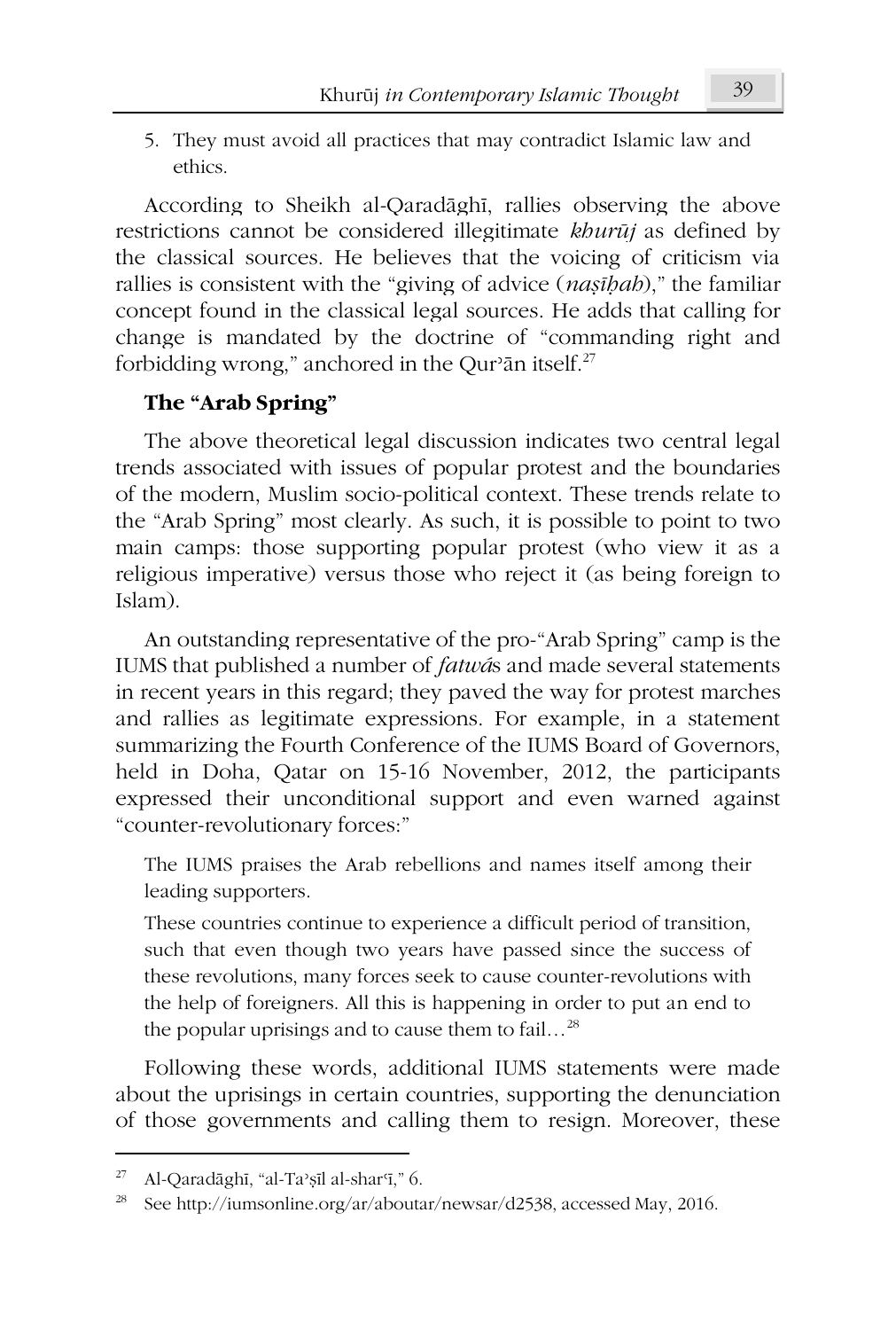statements urged Arabs, Muslims, and international communities to support the protesters, as may be seen in the following statement regarding the Syrian uprising:

The IUMS denounces the brutality of the Syrian security forces towards quiet protesters.

We refuse to accept the baseless justifications and claims of the Syrian rulers regarding terrorists among the civilian protesters. We call upon the nations, the 'ulamā' and the Muslim intellectuals to mark this coming Friday as a day of support for the Syrian people, currently rebelling against the injustice and tyranny of the Syrian regime. We call for a peaceful rally following the weekly prayer session and ask that everyone raise a prayer for the fallen martyrs and say prayers in support of the Syrian people and its peaceful revolution.<sup>29</sup>

Note that additional 'ulamā' and institutions agree with the IUMS' position in regard to protest marches and rallies. For instance, a very similar pronouncement was made by the Kuwaitī Salafī Movement, partially reiterating the same claims. They claim that tyrants and corrupt forces in the government are responsible for all the ills in Arab society. Furthermore, that the opposition to tyranny is one of the most important goals of the shari'ah (maqāṣid al-shari'ah), requiring obligatory practice by the entire Muslim community. Within this context, this declaration suggests methods for expressing protest against dictatorship and tyranny, such as protest marches, as a means of observing a basic *shart*'ab principle, i.e., demanding justice.<sup>30</sup>

Following a declaration made by the Syrian Grand Mufti, Ahmad Badr al-Din Hassūn, who claimed that it is the "religious obligation" of Muslims to support Asad, a Saudi scholar, Sheikh 'Ā'id al-Qarnī, expressed a particularly adamant position on this matter. He published a *fatwá* that claims that the killing of Syrian President Asad would be justified and he called on the religious institutions, such as al-Azhar in Egypt and the CSS, to publish a joint legal opinion against Asad.<sup>31</sup> Like Sheikh al-Qarnī, Sheikh Salmān al-'Ūdah questions the

<sup>&</sup>lt;sup>29</sup> This statement was published widely by the media and Internet. See http://www.ikhwanweb.com/article.php?id=28697, accessed August, 2015.

<sup>30 &</sup>quot;al-Ḥarakah al-Salafiyyah: Jawāz al-masīrāt wa-l-muẓāharāt ḥaythu annahā min al-mașāliḥ al-mursalah," al-Anbā<sup>2</sup>, March 10, 2011.

<sup>&</sup>lt;sup>31</sup> See http://www.islamtoday.net/albasheer/artshow-12-163896.htm, accessed May, 2016.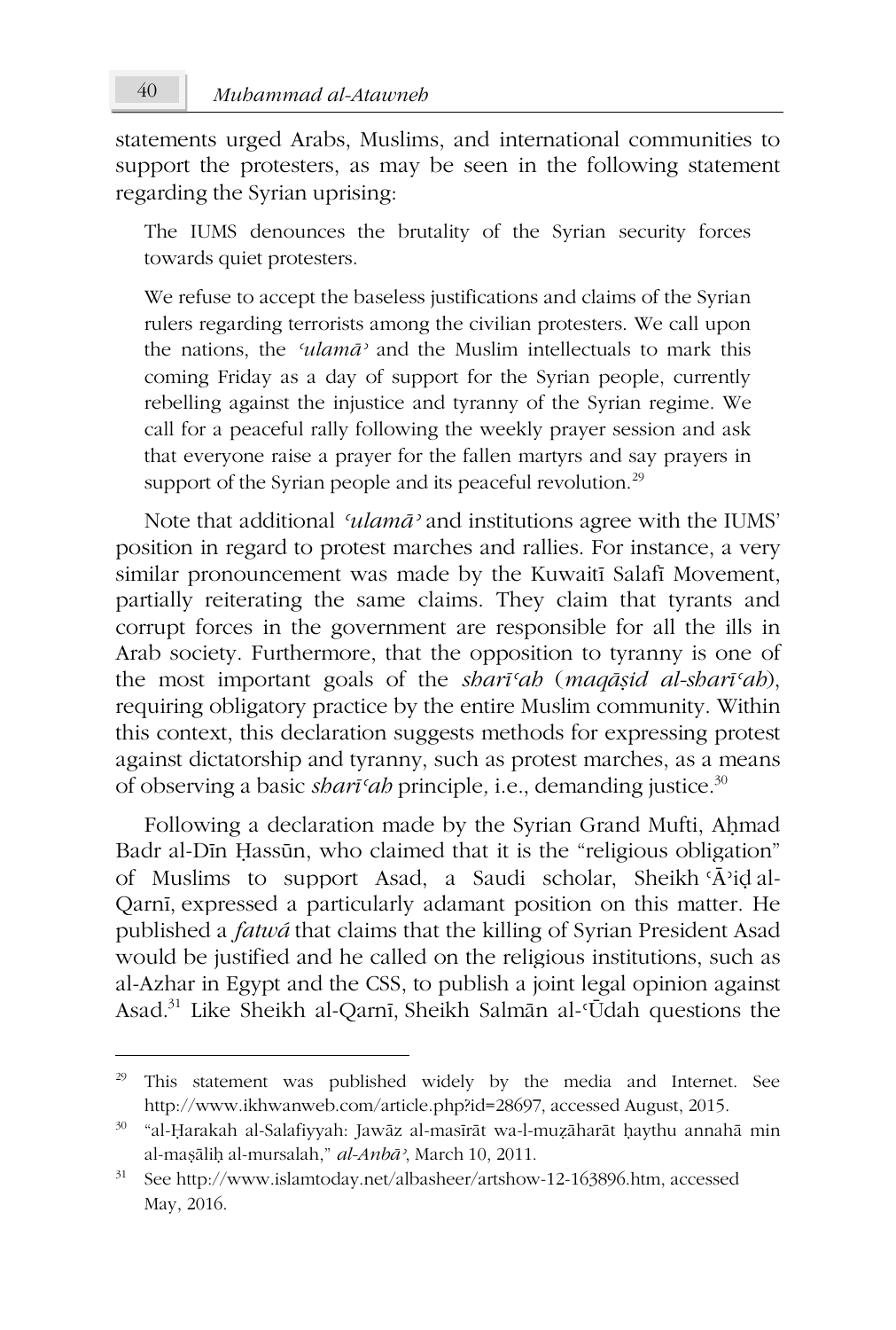legitimacy of the regimes in Egypt, Libya, Syria, and Yemen. In his book, As'ilat al-thawrah [Questions on Revolution], he discusses various aspects of the ruler-ruled relationship and claims that it is the right of every nation to protest and oppose its rulers and, if needs be, to protest actively. $32$ 

Al-Qarnī and al-'Ūdah, like many other Saudi scholars related to the events of 30 June, 2013 and described them as a "coup."<sup>33</sup> They also condemned the violence done by the Egyptian military and security forces against the protesters, and blamed the new government for attempting to enforce a new reality by the use of force.<sup>34</sup> The Saudi scholars added to this, describing that revolution as: "a heinous sin, expressed via the grievous rebellion against the legitimate, chosen ruler of Egypt, together with 'local and international groups'."35

Upon further examination of this subject, note that those supporting protest hold a position in which, in this day and age, quiet rallies, protests, and strikes, civil unrest, etc. are legitimate expressions of protest for bringing about solutions to existing problems. These pro-protest scholars especially emphasize that the struggle against corruption in all its forms, such as embezzlement of public funds or the misuse of power at the expense of national interests, is a basic legal obligation. Nonetheless, one should avoid actions (in protest) that contradict Muslim legal principles, e.g., causing damage to public or private services and property or to

<sup>32</sup> See footnote 1.

<sup>33</sup> A statement in this regard has been published by 56 Saudi scholars denouncing the violent means by which the Egyptian armed and security forces dealt with protestors. Among the signatories were Muhammad ibn Nāșir al-Suhaybānī, Professor of Advanced Studies, Dept. of Islamic Jurisprudence, Faculty of Islamic Law, Islamic University; Khālid ibn 'Abd al-Rahmān al-'Ujaymī, former Professor, University of Islamic Sciences; Hasan ibn Şālih al-Hamīd, Professor, University of al-Qāsim; Badr ibn Ibrāhīm al-Rājiḥī, Supreme Court Judge in Meccah; and 'Abd Allāh ibn 'Abd al-'Azīz al-Zāyidī, Associate Professor, College of Islamic Law. For the entire original statement, see http://www.parisvisionnews.com/muslimworld-news/91-political-news/8082-the-declaration-of-the-saudi-ulamaregarding-the-coup-in-egypt.html, accessed August, 2015.

 $34<sup>°</sup>$ Al-Ahram Weekly, August 14, 2013 at: http://weekly.ahram.org.eg/News/3720/17/Wavering-Salafis.aspx, accessed August, 2015.

<sup>35</sup> **Ihid**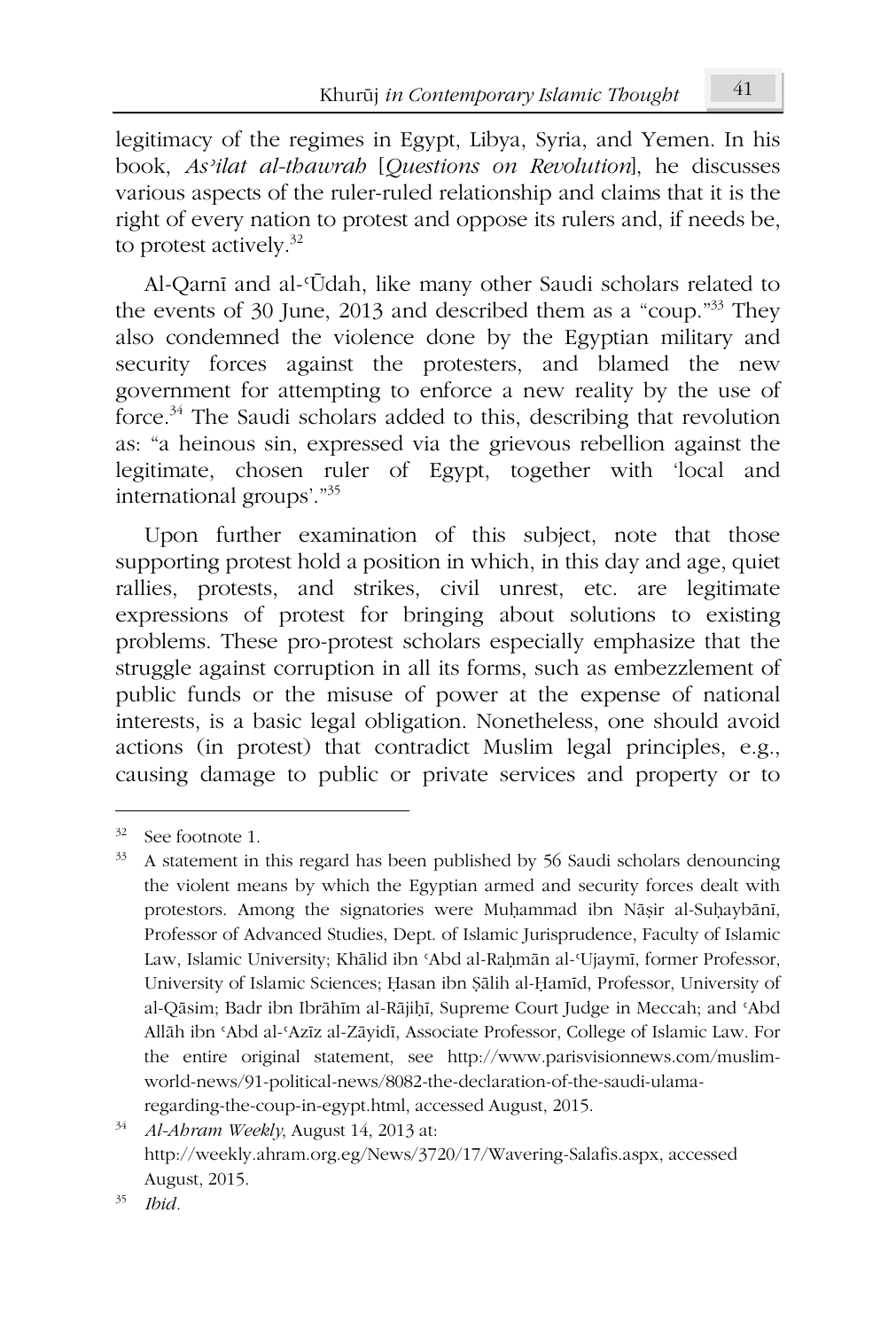industry. Actions taken may not disrupt public life, nor the functioning of a valid government, nor national security.

Contrary to the supporters of Muslim protest, there are also 'ulamā' who oppose it and who denounce protest rallies, defining them as un-Islamic. For example, the official Syrian religious leadership refused to accept the pronouncements of the Saudi IUMS, even blaming it for presenting a foreign, non-Muslim agenda – one that targets the Syrian nation. Among other things, this was manifested by the aforementioned rejection of the IUMS' declarations by senior Syrian religious figures, among whom is Sheikh Sa'id Ramadān al-Būțī (killed in 2013) and the Grand Mufti, Sheikh Ahmad Hassūna, who published an opposing proclamation, as follows:

The pronouncement of the IUMS confirms that President Bashshār al-Asad has decided to cancel the state of emergency and also the reforms enacted by President Asad, such as legislation of the "New Parties Law." In spite of this, the IUMS has chosen to ignore the importance of these steps, because he is tied to a plot by foreign powers that have set as their goal the disruption of stability in Syria.<sup>36</sup>

A similar position may be identified in the words of the Kuwaiti Sheikh, 'Uthmān al-Khamīs, who absolutely rejects the "Arab Spring" protests, as contradicting Islamic law, as he interprets it.

In regard to the Egyptian revolution, he writes, for example, that it is: "bereft of any religious basis and, as such, whomever of the protesters who is killed is not a *shahid*."<sup>37</sup> According to al-Khamis, the Egyptian uprising is not Islamic, because its goals were material. The protesters did not, he claimed, act in accordance with the sharī'ah, rather they demanded democracy.<sup>38</sup> Al-Khamīs' statement was rejected by Egyptian scholars, such as Sheikh Jamāl Qutb, Sheikh 'Abd al-Hamīd al-Atrash (former head of al-Azhar's Fatwá Committee) and others. $39$ 

http://www.aksalser.com/?page=viewnews&id= fa632fd97d8183acdf626ede54a53ea8, accessed May, 2016; http://www.assafir.com/MulhakArticle.aspx?EditionId=2157&MulhakArticleId=40 8959&MulhakId=3533, accessed August, 2015.

<sup>&</sup>lt;sup>37</sup> http://www.alarabiya.net/articles/2011/06/28/155197.html, accessed August, 2015.

<sup>38</sup> Ibid.

<sup>39</sup> **Ibid**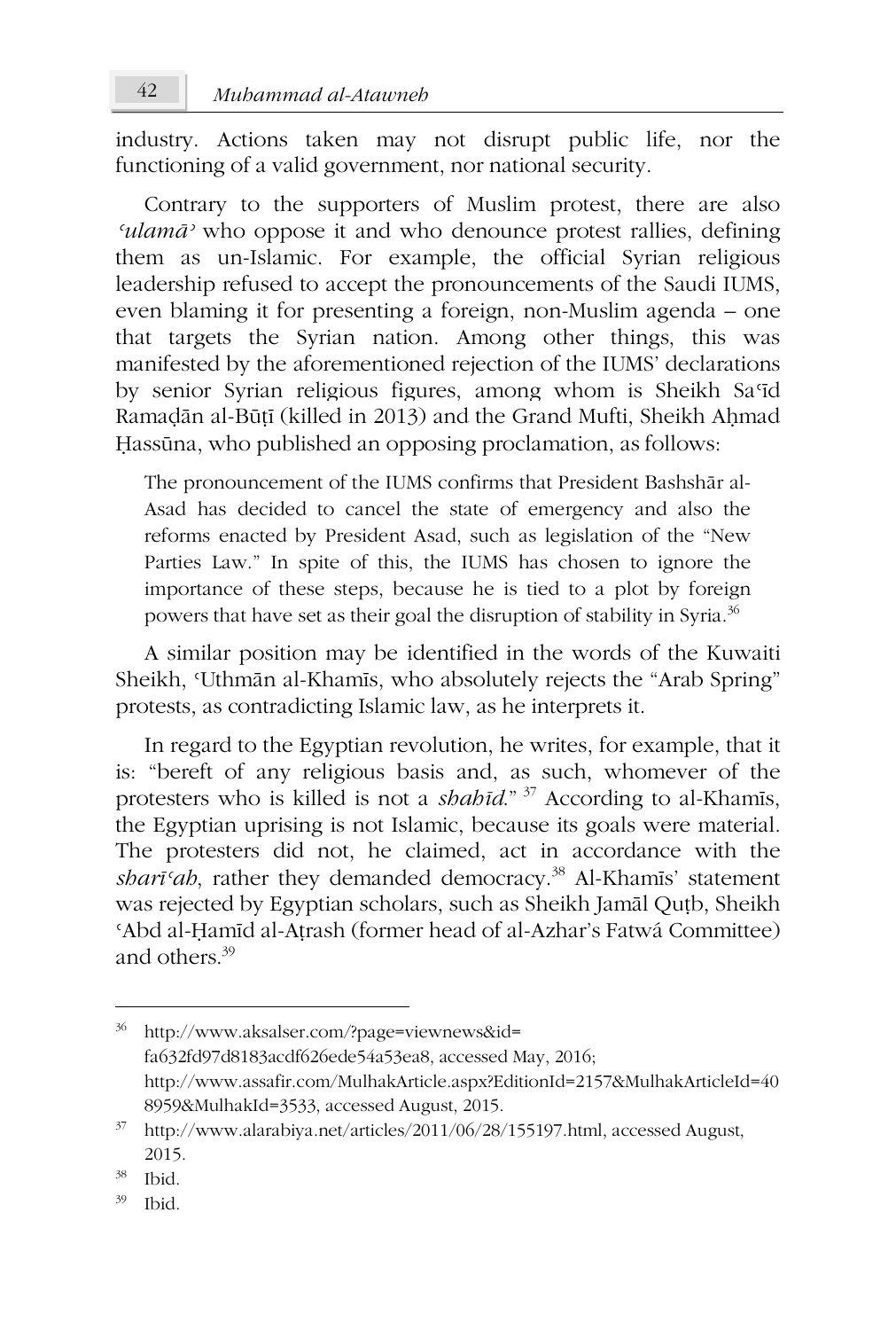In any case, the Muslim scholars in the camp opposing the "Arab" Spring" protests attempted to negate almost all the modern expressions of protest, e.g., rallies, strikes, etc., claiming that they are khurūj and, as such, contradict the oath of loyalty to the ruler. According to them, rulers are not designated as sinners if they err or if they fail in certain matters discussed above.<sup>40</sup> Moreover, protest rallies are often perceived to be either a source or a cause of negative phenomena and may lead to *fitnah* – an Arabic word with connotations for discord, riots, chaos, and even chaotic situations that may cause a person to deviate from his/her faith. Additional negative arguments cited by these scholars against protest rallies are: that they provide inappropriate contact between men and women who are not close relatives or spouses; that they prevent prayers from being said on time; and so forth. As such, and in light of religious tenets, these rallies caused more damage than good.

Furthermore, for some of these scholars, protest rallies are considered innovations forbidden in Islam. In their opinion, modern protest marches and rallies are actions that stem from non-Islamic cultural norms; as such, the participants are blindly mimicking Western experiences, that do not demand a Muslim state with *sbart'ab* laws, but rather voice slogans that are not fundamental to Islam. An additional claim made against forms of modern protest is that they lead to people's physical harm and endanger their lives and wellbeing – which the *shart*'ah designates as: "corruption in the land (fasād fī l-ard)." Actions such as these are considered crimes and those committing them will suffer severe punishment. Even if a protester did not actually commit a single crime his/herself, the rally itself may cause criminal deeds to occur. If so, mass protests are forbidden, in accordance with the shari'ah principle: "avoidance of actions that may cause harm" (sadd al-dhari'ah), taking into consideration the armed struggles that often end with the loss of Muslim life. These scholars found precedents in the prophetic tradition, in which: "to curse a Muslim is an evil deed and to fight him is an heretical act (sibab al-Muslim fusuq<sup>un</sup> wa-qitalub<sup>a</sup> kufi<sup>um</sup>).<sup>"41</sup>

One of the most challenging approaches in regard to Arab protests belongs to the official Wahhābī religious authorities. As stated above, from the Wahhābī standpoint, members of different generations,

 $40$  Ibid.

<sup>41</sup> Al-Bukhārī, "al-Adab," 44.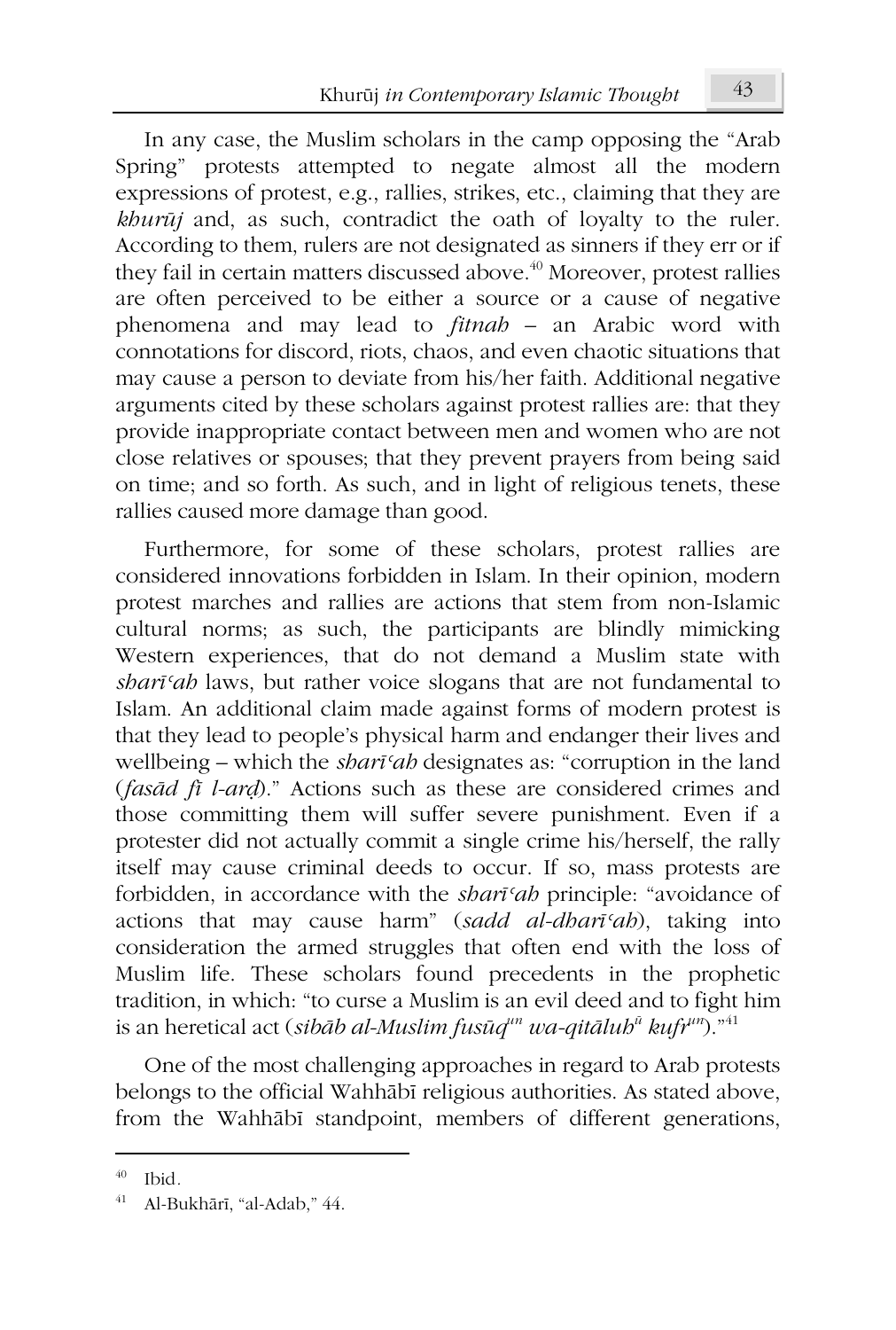advice (*nasibab*) is the only legitimate tool available for the voicing of criticism against the ruler. Being the case, every other form of dissent, such as protest rallies, are forbidden, because they contradict the commandments of the *shart'ab* as strictly interpreted by the Wahhābīs. This position is obvious in the statements and legal ruling of the CSS over the past few decades. The CSS's reaction to the rallies in Riyadh before the Gulf War (early 1990s) well reflected this position. In a written opinion statement on protest rallies, the CSS determined that rallies are not among the solutions, are not means for change, but rather significant causes of internal rifts within society. In the words of the undersigned scholars, rallies during which people march in the streets shouting are not the right way to bring about change. Reforms and changes are achieved by means of respectful advice  $42$ 

This position, rejecting protest rallies, is anchored in the CSS's legal ruling that determines:

Such behavior [public protesting] is forbidden by Islamic law, because it is essentially rebellion that does not serve any national goals ... They [protest rallies] are forbidden innovations to be avoided  $\ldots$ <sup>43</sup>

Sheikh 'Abd al-'Azīz Āl al-Sheikh, the Grand Mufti of the Kingdom, noted that Islam encourages social order and compassion among believers, and not by means of rallies that bring about bloodshed and property damage. Similar words were spoken by Sheikh al-Fawzān, another member of the CSS; he said that protest rallies are "not the Muslim way," since none were ever recorded in Islamic history. $44$ 

These positions of the Saudi religious establishment were all expressed in relation to the events of the "Arab Spring" in a number of pronouncements and legal decisions given over the past years. For example, a CSS announcement from 6 April, 2011 determined:

It is the duty of the scholars to make pronouncements in times of trouble and crisis, as is the case now in various parts of the Arab world. The CSS approves the ban on protest rallies and stands for the giving of advice (*nasibab*) to the ruler, as a legitimate means of

 $42$  CSS, "Bayān," 3-6.

<sup>43</sup> Ibid.

<sup>44</sup> **Ibid**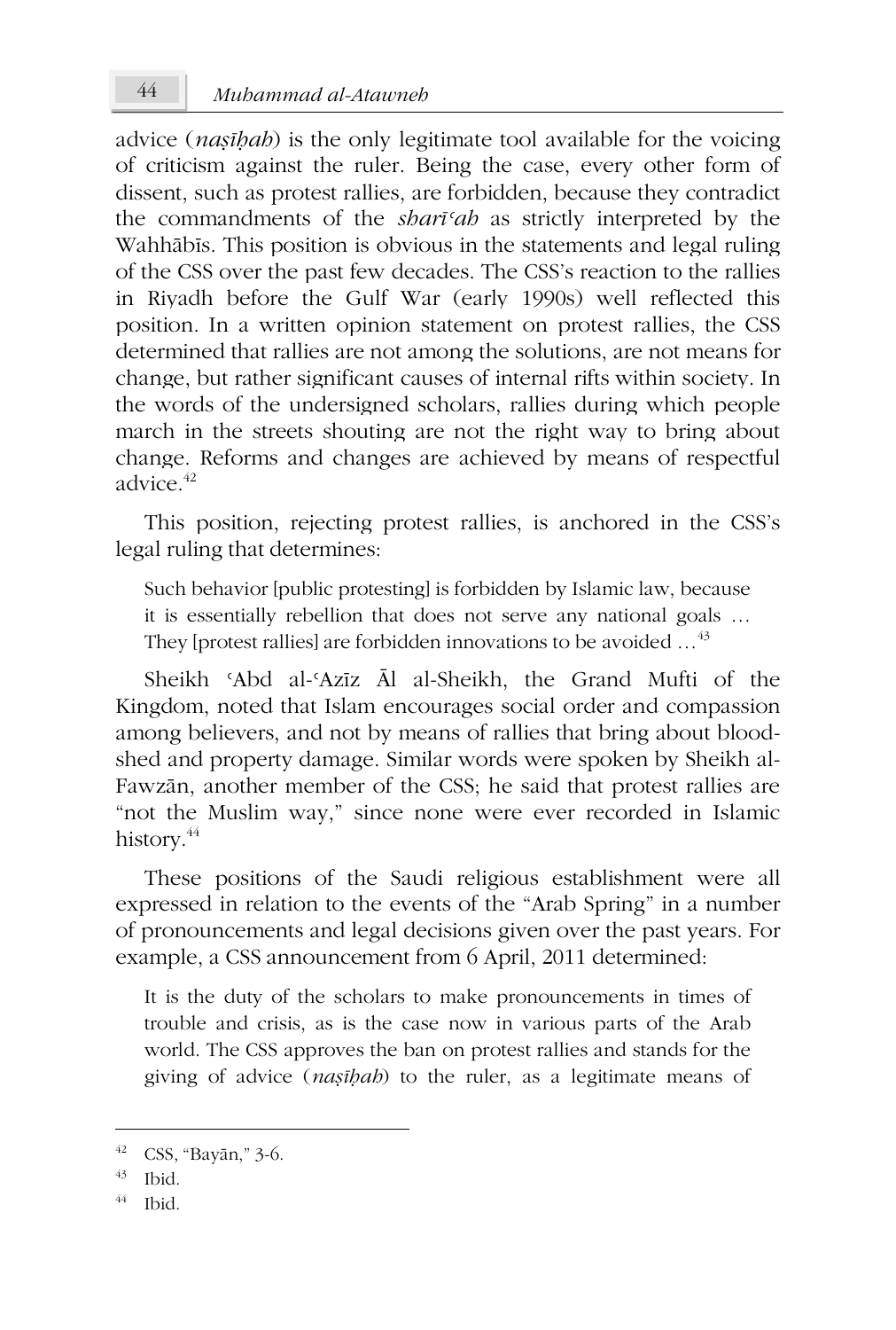achieving change.<sup>45</sup>

Members of the CSS express support for their position using verses from the Qur'an, such as: "And hold fast, all of you together, to the bond of Allah, and do not be divided." (Q 103:3). In the CSS's approach, change must be based on *shart'ab* principles in order to assure the right and avoid the wrong. Reforms must not be attempted by protest rallies or other means that cause social disorder and may harm other Muslims. These declarations reaffirm the ban on protest and draw attention to the only legitimate means of protest – advising the ruler, while expressing and noting needs and demands.<sup>46</sup>

A similar mood may be identified in the words of the Grand Mufti, Al al-Sheikh, who denounced the protests in Tunisia and Egypt, claiming that they are in no way or shape a part of the path of Islam, since they endanger the unity of the Muslim world. In his words, protesters are dangerous and cause disorder, of which enemies may take advantage by making things worse, as already occurred in a few Muslim countries.<sup>47</sup> He urges protesters:

Make every possible effort to increase solidarity ... mutual aid, by means of giving advice, understanding, and cooperation towards justice and piety; also forbid sin and the infraction of religious  $laws$ <sup>48</sup>

It is interesting to note that Al al-Sheikh blames the many sins committed by Muslims for the lack of stability in the Middle East and the unrest resulting from the "Arab Spring:"

The dissension, the lack of stability, the non-functionality of the security mechanisms, and the collapse of unity with which the Muslim states are currently coping are direct results of the sins and deviations from the religious framework committed by the public.<sup>49</sup>

However, it seems that the position of Wahhābī Islam regarding the "Arab Spring" protests in states such as Libya and Syria is somewhat different; these two protests received the CSS's backing and even recognition as legitimate *jibad* against dictatorship. In the

49 **Ibid** 

<sup>45</sup> "Hay'at kibār al-'ulamā'," al-Sharq al-awsaț, March 7, 2011.

<sup>46</sup> Ibid.

<sup>47</sup> http://www.islamtimes.org/ar/doc/news/216049, accessed August, 2015.

<sup>48</sup> Ibid.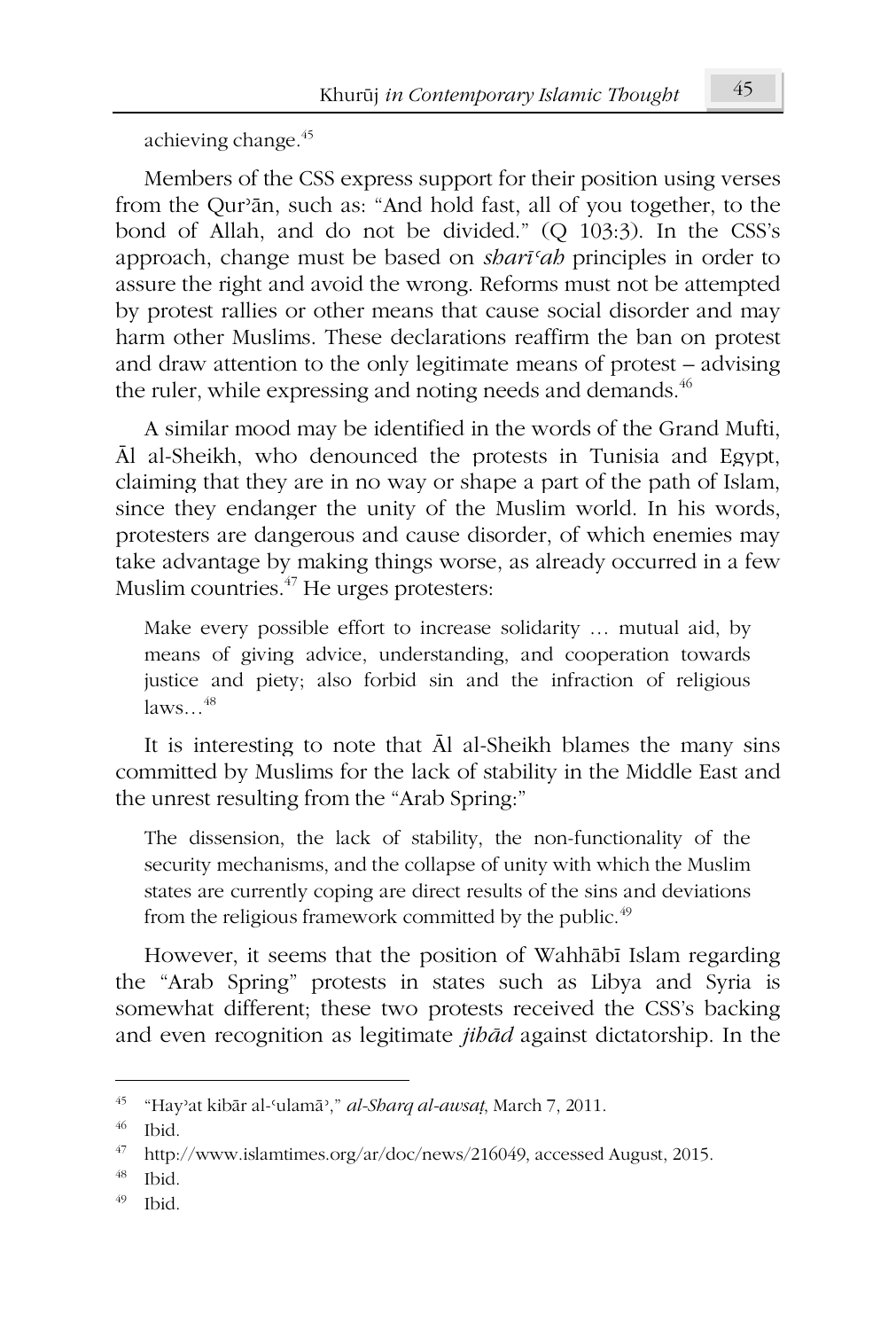summary proclamation of its 78<sup>th</sup> Session, held on 18 June, 2013, the following words were spoken:

The CSS denounces the crimes of the Syrian regime and its supporters, such as the Hizbullah, Iran, and Russia, that are participating in the genocide of the Syrian people, the banishment of Muslims from their homes and the destruction of the country ... The CSS calls upon all the Muslim states to use every possible means to aid the oppressed Muslims and the leaders of the *jibad* in Syria ... Furthermore, the CSS recognizes that the sacrifices of its Muslim brethren in Syria, in life and property, represents a victory for [Muslim] religion...<sup>50</sup>

How then is it possible to explain the apparent duality of the Wahhābī position in relation to the "Arab Spring" protests in the different countries? Essentially, this seemingly conflicted position is consistent with the Wahhabi doctrine of khurūj. When all is said and done, the Wahhābī legal approach supports the removal of rulers who have been proclaimed as "heretics" for having committed blatant blasphemy (kufr bawāh), as described above. Based primarily on legal grounds, kburūj 'alá l-bākim was enacted against the presidents of Libya and Syria, whose deeds removed them from Islam. For instance, according to Sheikh Salih al-Luhaydan, a senior member of the CSS (a former head of the Supreme Judiciary Council of Saudi Arabia), the Government of Syria is "atheistic" and "the Ba'th Party is malevolent and fascistic, and will lead to disaster on the Arabs."<sup>51</sup> Al-Luhaydān urges the Syrian people: "to devote themselves to the opposition of the Syrian regime, even at the cost of loss-oflife."<sup>52</sup> He took a similar approach to Mu<sup>c</sup>ammar al-Qadhāfī, the former Libyan ruler, calling for his overthrow, claiming that: "al-Oadhāfi's regime is not Islamic" and "he [al-Qadhāfi] is not an imām [a religious leader] or even a real Muslim."<sup>53</sup>

It seems that the coup against Egyptian President Mohamed Morsi provided the greatest challenge for the Wahhābī doctrine on khurūj. Indeed, Morsi was defined as a legitimate ruler (*walī al-amr*), chosen by the majority of the Egyptian people; moreover, the coup against

53 **Ibid** 

<sup>50</sup> http://www.assakina.com/fatwa/25889.html, accessed September 3, 2016.

<sup>51</sup> http://english.peopledaily.com.cn/90001/90777/90854/7305137.html, accessed August, 2015.

<sup>52</sup> Ibid.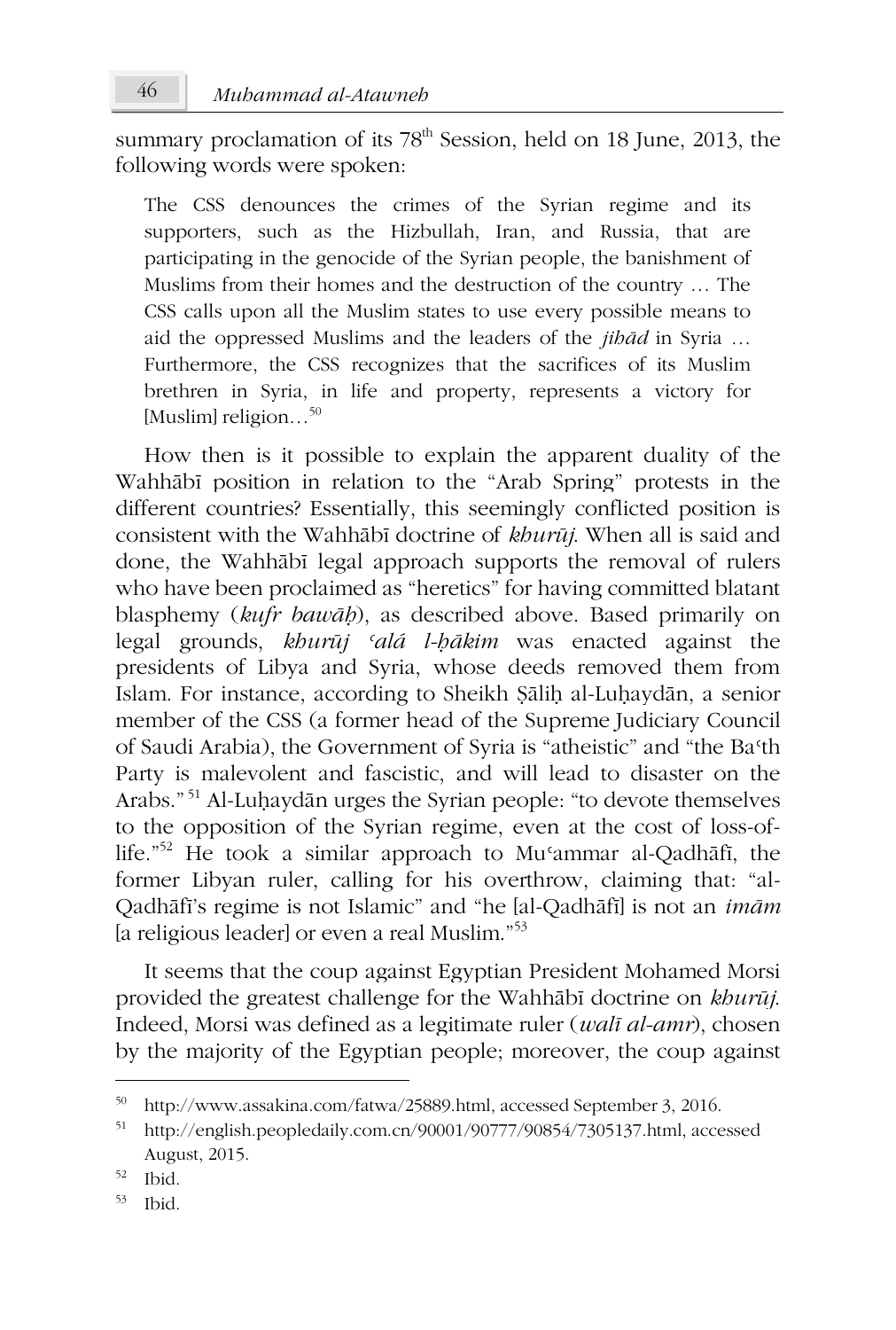Morsi was done violently by the Egyptian Army, which fits forbidden khurūj. While the Saudi Government blessed the military coup and even generously funded the new government, the religious establishment refrained thus far from comment. This lack of a response by the Egyptian religious authorities was criticized by Prince Khālid ibn Talāl, who asked the CSS to clarify its position regarding the events in Egypt after the military coup (post 3 July, 2013). Among other things, the Prince cited the following:

This may embarrass you, but you must remember that you [the 'ulamā'] are the heirs of the Prophet [The use of this Islamic expression indicates the importance of speaking the truth, even if it contradicts official policy, i.e., that of the Saudi Government] ... Your silence regarding the events in Egypt, especially the most recent ones, is bringing both the Egyptian people and the Saudi nation, and even the whole Arab and Muslim world, to a state of confusion...<sup>54</sup>

A number of days later, on 24 August, 2013, Prince Khālid tweeted about his concern regarding the outcome of the religious support for the military coup in Egypt. In his words, President Morsi is the supreme authority-holder (*wali al-amr*) of the Egyptian people; therefore, Egyptian Muslims must obey him in accordance with Muslim law. He warned that granting approval for this legally invalid act [Morsi's deposition] would serve as a precedent for the deposition of the Saudi ruler, King 'Abd Allāh (d. 2015).<sup>55</sup>

#### Conclusion

The purpose of this article was to test the boundaries between the permitted and the forbidden in relation to popular protest against the ruler from the vantage-point of contemporary Sunni Muslim scholars, especially in light of the events of the "Arab Spring." The above discussion teaches about existing disputes on this issue between contemporary Muslim scholars from various schools of thought. Clearly, the question of popular protest and its modern expressions, such as rallies, marches, strikes, civil unrest, etc., were not addressed

<sup>&</sup>lt;sup>54</sup> This letter was widely published in Internet and other media. See for example, "Khālid bin Țalāl: 'alá 'ulamā' al-Mamlakah al-khurūj 'an șamtihim wa-tibyān alhaqq fī aḥdāth Mişr," al-Akhbār 24, August 20, 2013, http://staginga24pp.argaam .com/article/detail/145551, accessed August, 2015.

<sup>&</sup>lt;sup>55</sup> https://twitter.com/Khalid\_BinTalal/status/371339070439309312/photo/1, accessed August, 2015.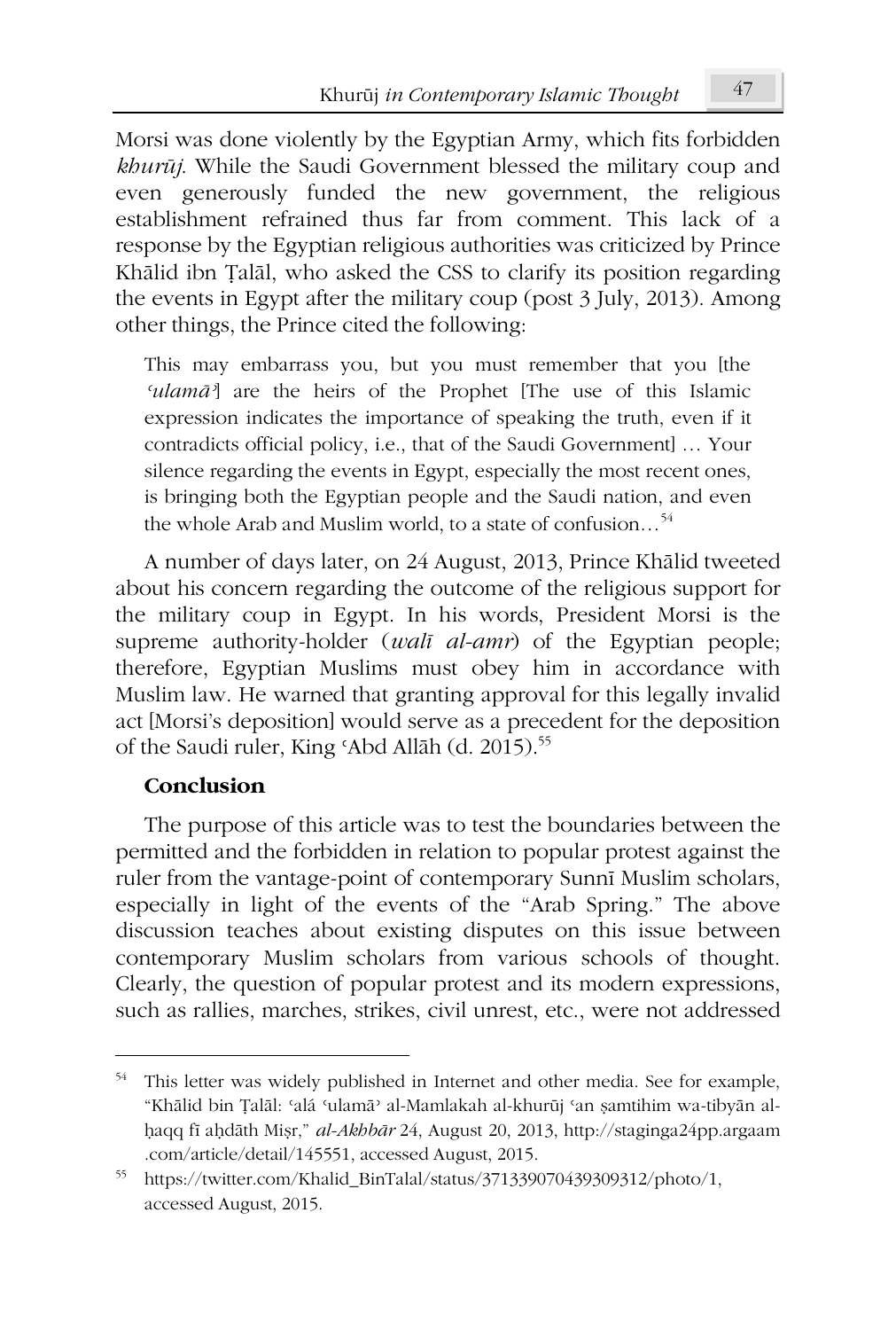by the classical Islamic law. The classical sources dealt primarily with the concepts of kburūj or the forcible military opposition to/deposition of a ruler. It seems that the classical law, much like the modern law, agrees on the matter of the deposition of a ruler deemed likely to commit blatant blasphemy (kufr bawāh). However, modern Islamic law does not agree regarding the modern expressions of protest and presents two central approaches, both, for the main part, derived from the general Muslim theory of the modern state.

On the one hand, the first approach accepts protest as a part of the democratic process that does not necessarily contradict Muslim law. This is represented by Muslim scholars from various schools of thought and legal trends, such as the IUMS, Sheikh al-Qaradāwī and many others. This approach lends legitimacy to quiet protest, the primary requirement being nonviolence. These scholars justify passive and active opposition, as long as there is no blatant contradiction with legal and ethical norms for public morals or tort damages. Moreover, this camp of 'ulamā' defines quiet protest being obligatory (like other Islamic actions  $\overline{a}$ positive commandments, e.g., "commanding right and forbidding wrong") for the creation of a more moral society. In this context, it is the duty of every Muslim to try, in accordance with his/her abilities, to make changes, as stated in the prophetic tradition.

On the other hand, the second approach considers the norms of modern protest to be non-Islamic (usually from Western cultures); as such, they are rejected by shari'ah law. This approach is mostly represented by Wahhābī Islam, as expressed by the official Saudi/Wahhābī establishment at the start of the events of the "Arab" Spring." In truth, the Wahhābī reaction was consistent with the legal doctrine on the theory of the state and ruler-ruled relations, that permits overt rebellion, only in cases of desecration or blatant heresy. This position is clearly presented by proclamations and legal opinions published by the official representatives of the religious authorities. These spokesmen completely rejected the protest actions in countries like Egypt, Yemen, and Tunisia, because, as they understood it, the rulers of these countries did not violate sacred principles. The protests in other countries were received differently. The deeds of the rulers of Libya (al-Qadhāfī) and of Syria (al-Asad) did, indeed, blatantly violate sacred principles. As such, in the words of Sheikh al-Luḥaydān, not only is it permitted to depose them, but it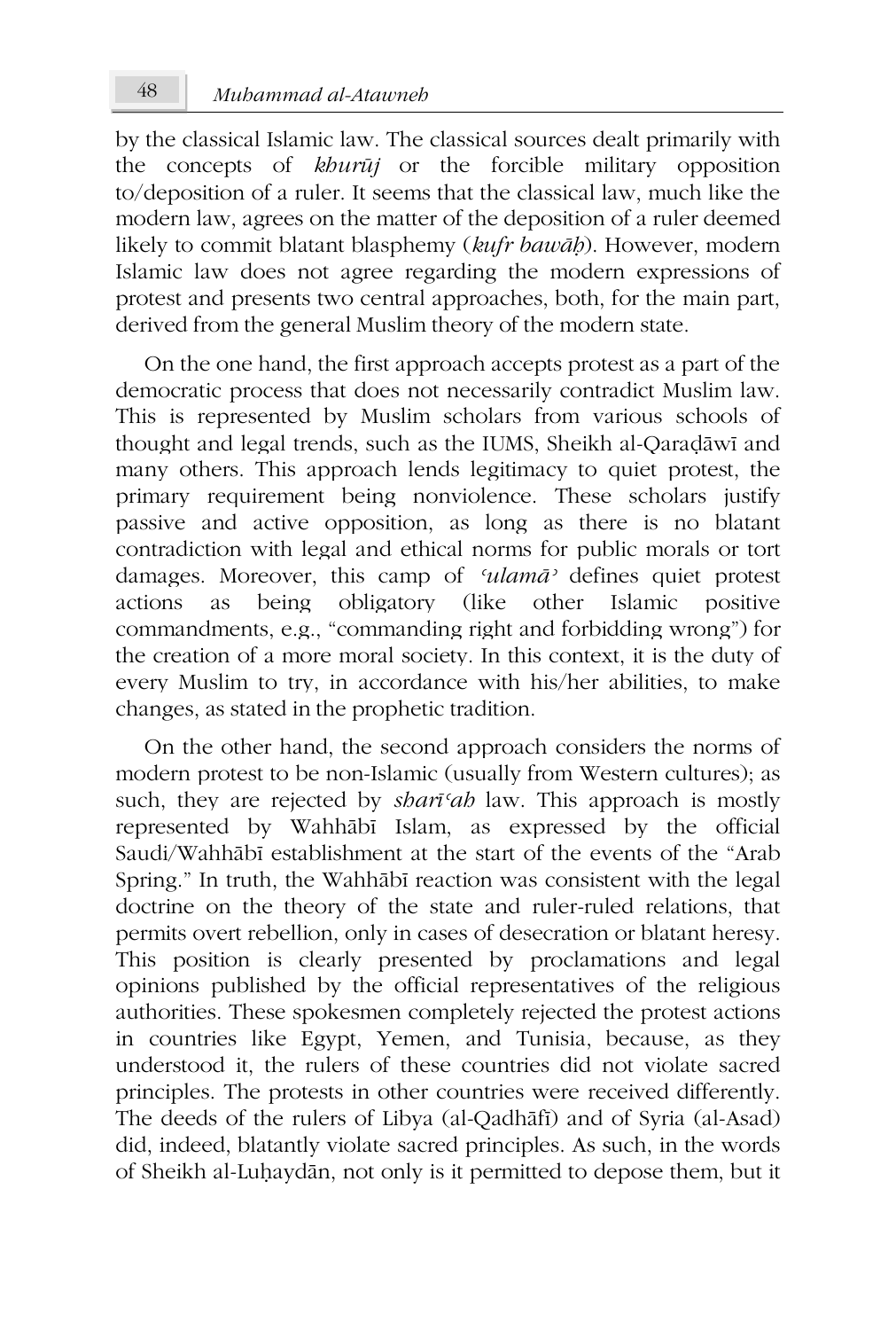is every Muslim's duty to oppose their regimes to the best of their abilities, even at the cost of loss of life.

In conclusion, the modern-day Sunni legal position toward opposition and protest is significantly different – while one camp permits a broader spectrum of protest actions, the other camp rejects them as being foreign to Islam, while both stem from a general understanding of the theory of the modern state. While the members of the former accept democratic principles, including popular protest, as a mechanism for venting criticism, the members of the latter reject democracy and its tools, including protest and opposition. However, these modern Islamic legal viewpoints on the theory of the state and their influences on socio-political norms are topics for further discussion beyond the scope of this article.

#### **REFERENCES**

- Abou El Fadl, Khaled. Speaking in God's Name: Islamic Law, Authority, and Women. Oxford: Oneworld Press, 2001.
- Abū Farhah, Jamāl al-Ḥusaynī. al-Khurūj 'alá l-hākim fī l-fikr al-siyāsī al-Islāmī. Cairo: Markaz al-Hadārah al-'Arabiyyah, 2004.
- al-Abram Weekly. August 14, 2013. http://weekly.ahram.org.eg/News/3720/17/Wavering-Salafis.aspx. Accessed August, 2015.
- Asad, Talal. Genealogies of Religion: Discipline and Reason of Power in Christianity and Islam. Baltimore: Johns Hopkins University, 1993.
- al-Atawneh, Muhammad. Wabbābī Islam Facing the Challenges of Modernity: Dār al-Iftā in the Modern Saudi State. Leiden: Brill, 2010. https://doi.org/10.1163/ej.9789004184695.i-210
	- -. "Reconciling Tribalism and Islam in the Writings of Contemporary Wahhābī 'Ulamā'." In Facing Modernity: Rethinking 'Ulamā' in the Arab Middle East, edited by Meir Hatina, 211-227. Leiden: E. J. Brill, 2009.
- al-Bukhārī, Abū 'Abd Allāh Muḥammad ibn Ismā'īl. Şabīb al-Bukhārī. Beirut: Dār Ihyā' al-Turāth al-'Arabī, 2001.
- Cook, Michael. Commanding Right and Forbidding Wrong in Islamic Thought. Cambridge, UK & New York, NY: Cambridge University Press, 2000.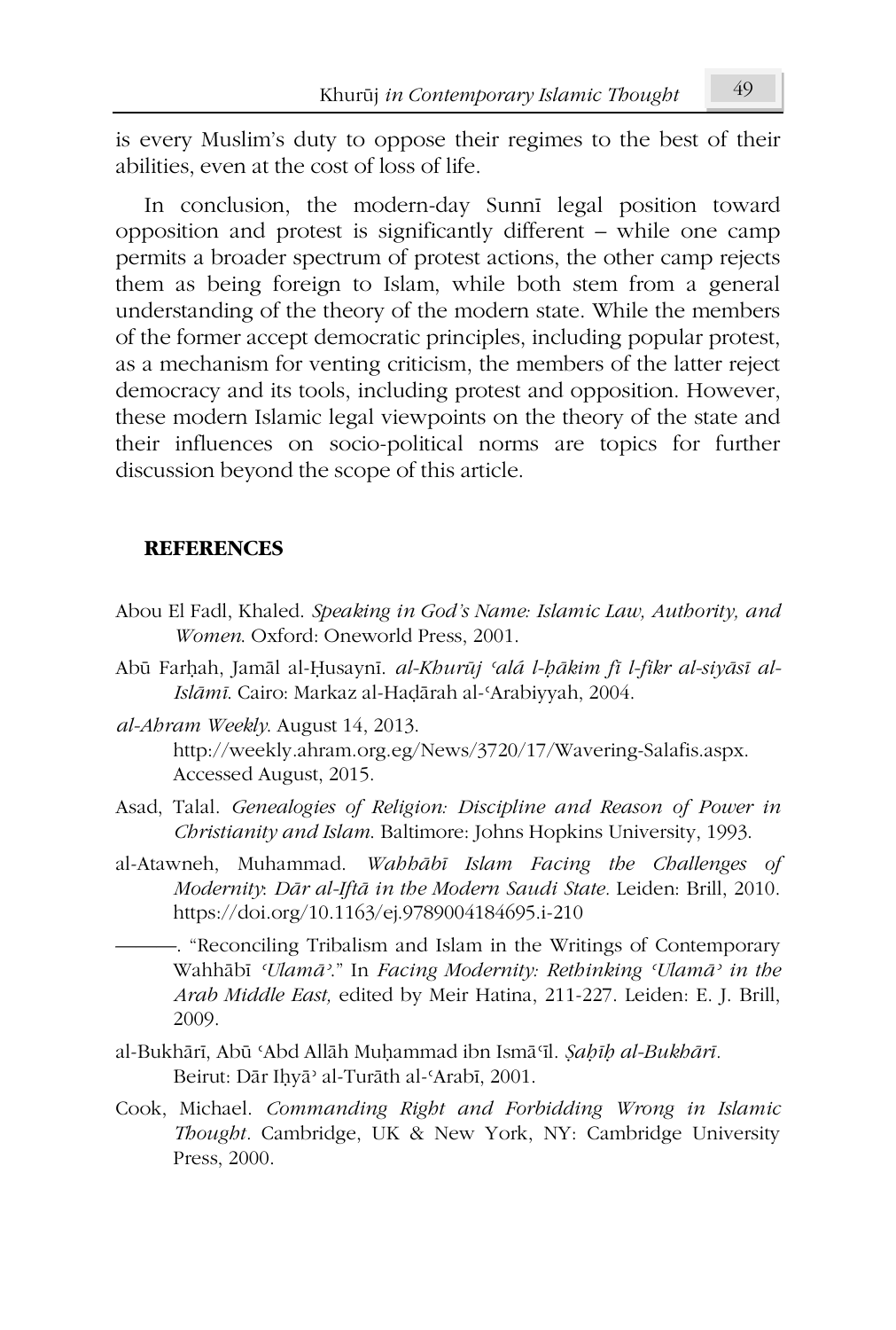CSS (Council of Senior Scholars [Majlis hay'at kibar al-'ulama']) (Saudi Arabia). "Bayān fī hukm al-muzāharāt." http://www.alriyadh.com/2011/03/07article611507.html. Accessed August, 2015.

-. "A fatwá from the Council of Senior Scholars in the Kingdom of Saudi Arabia warning against mass demonstrations." http://islamopediaonline.org/fatwa/fatwa-council-senior-scholarskingdom-saudi-arabia-warning-against-mass-demonstrations). Accessed August, 2015.

- Davis. Eric. "Theorizing Statecraft and Social Change in Arab Oil Producing Countries." In Statecraft in the Middle East: Oil, Historical Memory, and Popular Culture. Edited by Eric Davis and Nicolas Gavrielides, 1-35. Miami: Florida International University Press, 1991.
- al-Dhāyidī, Mishārī. "Fatāwá l-muzāharāt." al-Sharq al-awsaț. March 12, 2011 http://www.aawsat.com/leader.asp?section=3&article=612175&issuen o=11792). Accessed August, 2015.
- al-Ghazālī, Abū Hāmid Muhammad ibn Muhammad. Ibyā<sup>, culūm al-dīn. 4</sup> vols. Cairo: al-Maktabah al-Tijāriyyah al-Kubrá, n.d.
- "al-Harakah al-Salafiyyah: Jawāz al-masīrāt wa-l-muzāharāt haythu annahā min al-masālih al-mursalah." al-Anbā<sup>,</sup> March 10, 2011.
- "Hay'at kibār al-'ulamā' fī l-Sa'ūdiyyah tuḥarrim al-muẓāharāt fī l-bilād watuhadhdhir min al-irtibātāt al-fikriyyah wa-l-hizbiyyah al-munharifah." al-Sharq al-awsat. March 7, 2011.
- Helms, Christine. The Cohesion of Saudi Arabia. Baltimore: Johns Hopkins University Press, 1981.
- http://english.peopledaily.com.cn/90001/90777/90854/7305137.html. Accessed August, 2015.
- http://www.alarabiya.net/articles/2011/06/28/155197.html. Accessed August, 2015.
- http://www.assafir.com/MulhakArticle.aspx?EditionId=2157&MulhakArticleI d=408959&MulhakId=353. Accessed August, 2015.
- http://www.parisvisionnews.com/muslim-world-news/91-politicalnews/8082-the-declaration-of-the-saudi-ulama-regarding-the-coup-inegypt.html. Accessed August, 2015.
- http://www.aksalser.com/?page=view\_news&id=fa632fd97d8183acdf626ed e54a53ea8, accessed May 2016. Accessed May, 2016.
- http://www.islamtoday.net/albasheer/artshow-12-163896.htm. Accessed May, 2016.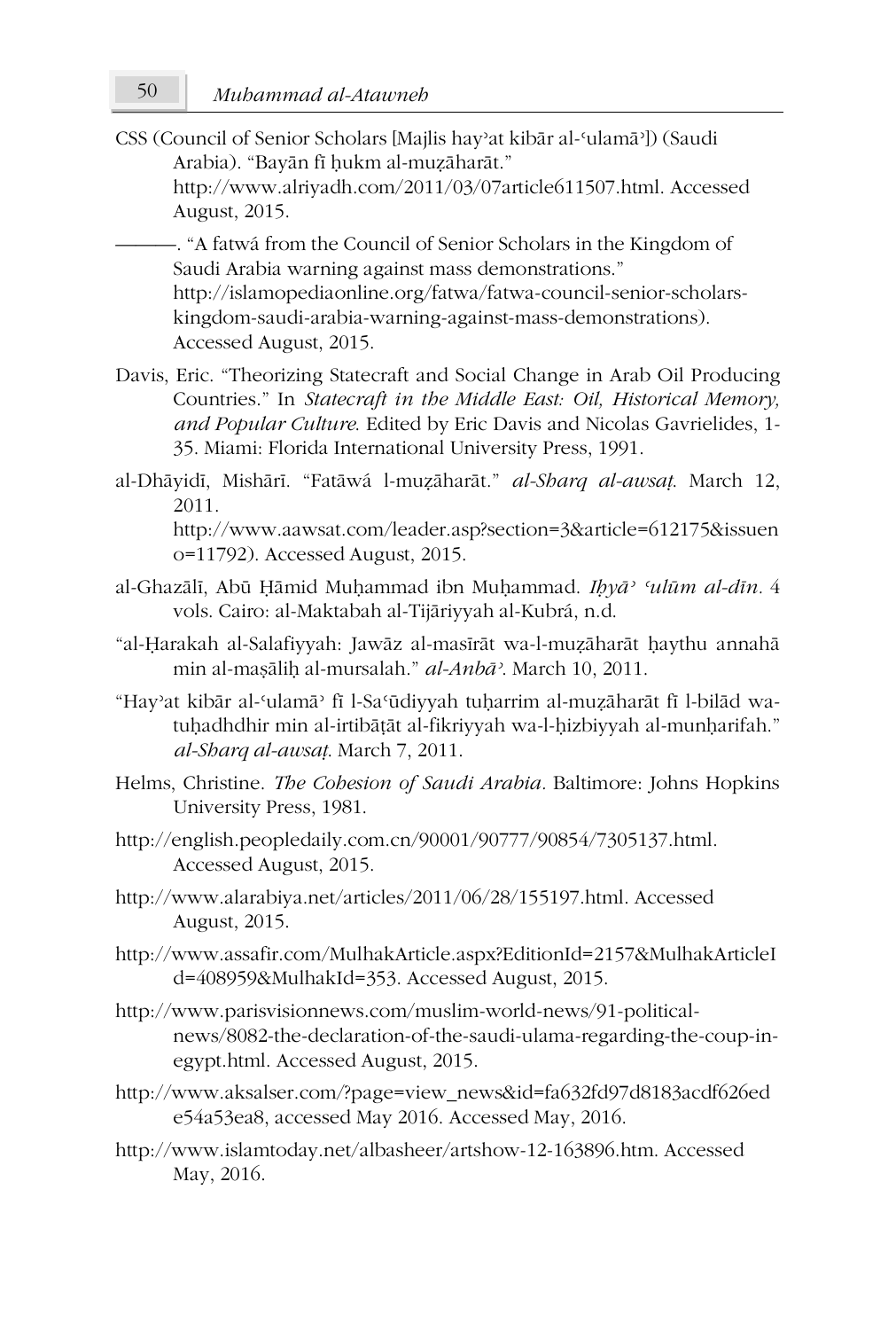- https://twitter.com/Khalid\_BinTalal/status/371339070439309312/photo/1. Accessed August, 2015.
- http://www.assakina.com/fatwa/25889.html, accessed September 3, 2016.
- http://iumsonline.org/ar/aboutar/newsar/d2538. Accessed May, 2016.
- http://www.ikhwanweb.com/article.php?id=28697. Accessed August, 2015.
- http://www.islamtimes.org/ar/doc/news/216049. Accessed August, 2015.
- Ibn Bāz, 'Abd al-'Azīz ibn 'Abd Allāh ibn 'Abd al-Raḥmān. Majmū' fatāwá wa-maqālāt mutanawwi'ah. 13 vols. Edited by Muhammad ibn Sa'd al-Shuway'ir. Riyadh: Maktabat al-Ma'ārif, 1997.
- Ibn Kathīr, Abū l-Fidā<sup>, «</sup>Imād al-Dīn Ismā<sup>c</sup>īl ibn <sup>«</sup>Umar. Tafsīr al-Qur'ān al-'azīm. 7 vols. Edited by Sāmī ibn Muḥammad al-Salāmah. 2<sup>nd</sup> ed. Riyadh: Dār Tībah li-l-Nashr wa-l-Tawzī<sup>c</sup>, 1999.
- Ibn Khaldūn, Abū Zayd Walī al-Dīn 'Abd al-Raḥmān ibn Muḥammad ibn Muhammad. Muqaddimat Ibn Khaldūn. Alexandria: Dār Ibn Khaldūn. 1982.
- Ibn Manzūr, Abū l-Fadl Jamāl al-Dīn Muḥammad ibn Mukarram al-Anṣārī al-Misrī. Lisān al-'Arab. 15 vols. Beirut: Dār Sādir, 1956.
- al-Juwaynī, Imām al-Haramayn Abū l-Ma'ālī Rukn al-Dīn 'Abd al-Malik ibn 'Abd Allāh. Kitāb al-irshād ilá qawāți' al-adillah fī ușūl al-i'tigād. Edited by As'ad Tamim. Beirut: Mu'assasat al-Kutub al-Thagāfiyyah, 1985.
- "Khalid bin Țalāl: 'alá 'ulamā' al-Mamlakah al-khurūj 'an șamtihim wa-tibyān al-haqq fi ahdāth Mişr." al-Akhbār 24. August 20, 2013. http://staginga24pp.argaam.com/article/detail/145551. Accessed August, 2015.
- Kostiner, Joseph. "Transforming Dualities: Tribe and State Formation in Saudi Arabia." In Tribes and State Formation in the Middle East. Edited by Philip Khoury and Joseph Kostiner, 226-248. Berkeley: University of California Press, 1990.
- al-Nawawī, Abū Zakariyyā Yahyá ibn Sharaf ibn Mūrī. Sharh matn al-Arba'in al-Nawawiyyah fi l-aḥādīth al-ṣaḥīḥah al-Nabawiyyah.  $4<sup>th</sup>$ ed. Damascus: Maktabat Dār al-Fath, 1984.
- Peterson, James. "Tribes and Politics in Eastern Arabia." Middle East Journal 31 (1977): 297-312.
- Pickthall, Muhammad M. The Meaning of the Glorious Qur'an. Revised and edited by 'Arafāt Kāmil 'Ashshī. Beltsville, MD: Amana Publications, 2006.
- al-Qaradāghī, 'Alī Muḥyī al-Dīn. "al-Ta'șīl al-shar'ī li-l-muẓāharāt al-silmiyyah aw al-thawrāt al-sha°biyyah: mā yajūz<sup>u</sup> minhā wa-mā lā yajūz<sup>u</sup> ma°a